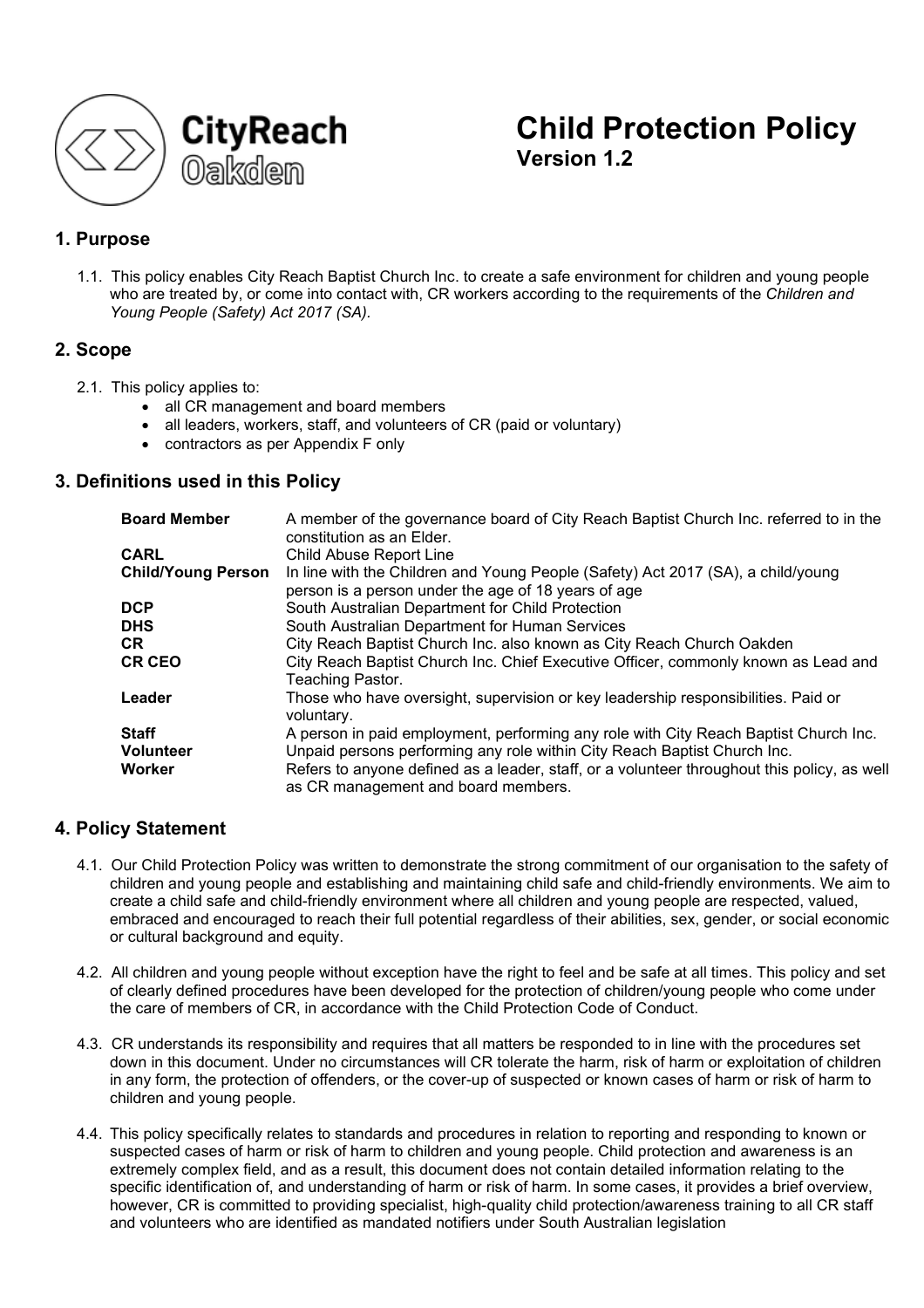# **4.5. Objectives of this policy are:**

- To create and maintain an organisational environment that is free from any harassment and exploitation of children and young people
- To as far as possible protect children by minimising harm or risk of harm to children and youth
- To ensure that all known or suspected cases of harm or risk of harm to children and young people are responded to in a professional, consistent and accountable manner
- To ensure all South Australian child protection legislation including mandatory notification requirements are strictly adhered to

# **4.6. Children and Young People (Safety) Act 2017 (SA)**

Mandated notifiers have a legal obligation to report the suspicion of harm or risk of harm to a child or young person as soon as is reasonably practicable after forming the suspicion. Maximum penalty if a report is not made is \$10,000. Mandated notifiers in our organisation are:

- ministers of religion
- all employees and volunteers

Please note that even if not a mandated reporter, any person can report harm or risk of harm to a child or young person and the individual who suspects or identifies the harm or risk of harm has to make the report.

A report is to be made to the Child Abuse Report Line (CARL) on 13 14 78 or if a child or young person is at immediate risk call SA Police on 000.

# **4.7. Definitions of Harm applied to Children and Young People**

According to the Children and Young People (Safety) Act 2017, harm is defined as physical or psychological harm (caused by action or omission), including harm caused by sexual, physical, mental or emotional abuse, or neglect.

#### **4.7.1. Physical Harm**

Physical harm is any non-accidental act inflicted upon a child which results in physical injury to the child. Such acts may include:

- Hitting, punching, kicking
- Shaking
- Burning, biting, pulling out hair
- Alcohol or other drug administration

#### **4.7.2. Sexual Harm**

Occurs when a person uses power or authority over a child to involve the child in any type of sexual activity for his or her own sexual gratification, stimulation or economic gain and the child's parent or caregiver has not, or is unable to protect the child. Physical force is sometimes involved. Behaviour may include:

- Sexual suggestion
- Exhibitionism, mutual masturbation, oral sex
- Using children in the production of or exposing children to pornographic material
- Penile or other penetration of the genital or anal region
- Child prostitution

# **4.7.3. Emotional Harm**

Emotional harm is a chronic attack on a child or young person's self-esteem. It happens when attitudes and behaviours directed at the child undermine and/or erode their self-esteem and social competence, or when the emotional environment is detrimental to or impairs the child's psychological and/or physical development.

Behaviour may include:

- Devaluing
- **Ignoring**
- **Rejecting**
- Corrupting
- **Isolating**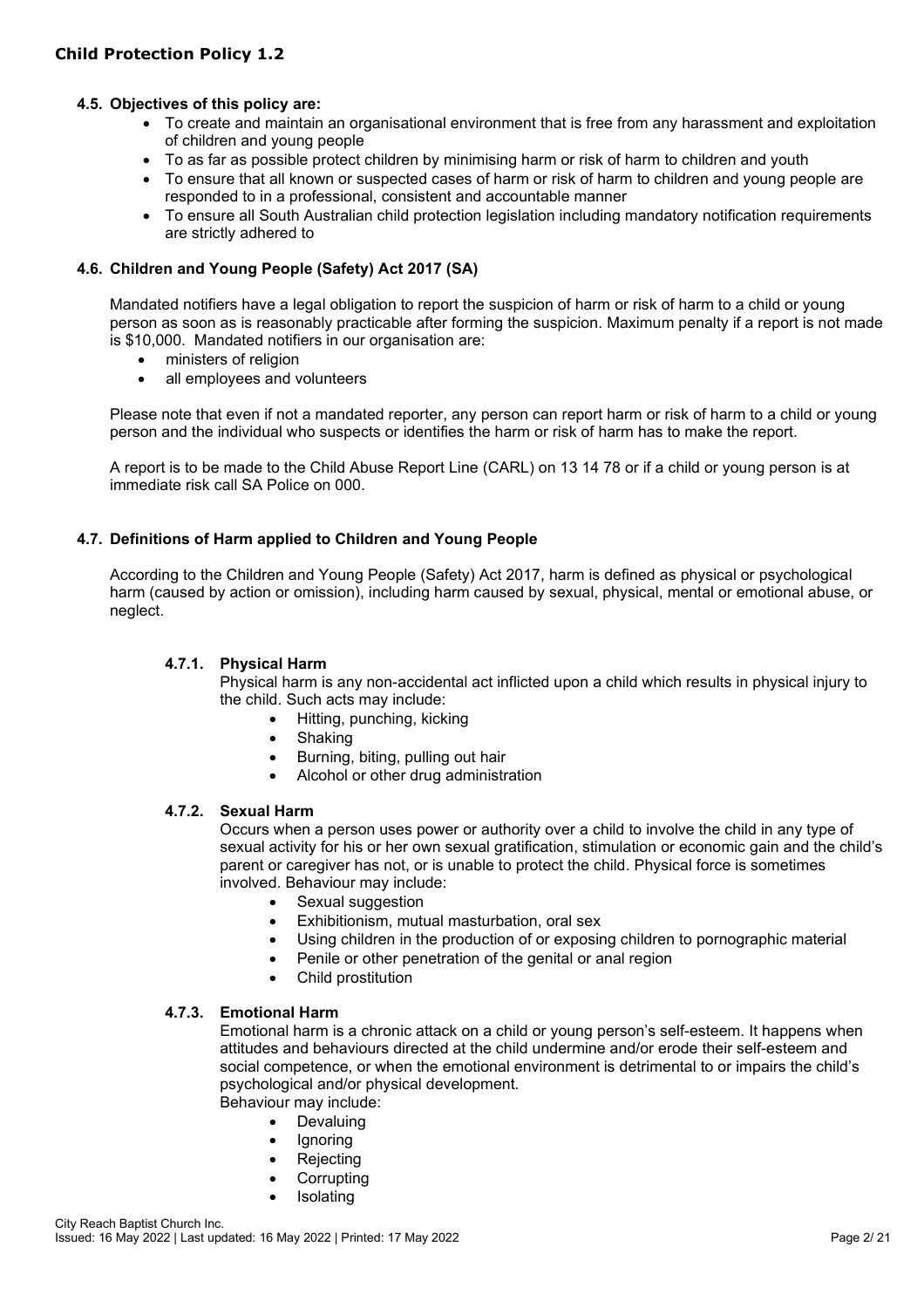- **Terrorizing**
- Domestic violence

#### **4.7.4. Domestic Harm**

Domestic violence (also known as family violence) is any behaviour in a domestic relationship, including an intimate partner relationship or a family relationship, which is violent, threatening, coercive or controlling, causing a person to live in fear for their own or someone else's safety. It can include physical, sexual, emotional and psychological harm.

#### **4.7.5. Neglect**

Neglect is the failure to provide a child with the basic necessities of life that can occur by deliberate action, or inaction, as well as an inability to understand and provide basic necessities such as food, clothing, shelter, hygiene, medical treatment, and supervision.

Indicators of child harm in many cases overlap and can interrelate to all forms of harm and neglect. It is important to note that: the presence of indicators may alert us to the possibility that a child is being harmed. An indicator in isolation does not automatically mean that a child is being harmed.

#### **4.8. Meaning of 'at risk'**

- 4.8.1. According to the Children and Young People (Safety) Act 2017, a child or young person will be considered at risk if:
	- They have suffered harm (being harm of a kind against which they should usually be protected from)
	- They are likely to suffer harm
	- They are likely to be removed from the State for an unlawful purpose (such as female genital mutilation, underage marriage, or other activity illegal in South Australia)
	- Their caregivers are unable or unwilling to care for them, have abandoned them, or are deceased
	- They are persistently absent from school without explanation (when of compulsory school age)
	- They are homeless or of no fixed address

# **5. Procedure**

#### **5.1. Reporting and responding to complaints/feedback about CR**

- 5.1.1. CR has a procedure in place which outlines what we will do when we are made aware of complaints or receive feedback about our organisation. This includes, but is not limited to, suspected breaches of our Child Protection Code of Conduct (Appendix H) and staff misconduct.
- 5.1.2. Complaints/feedback may be made *electronically* through the church website. In such a case the complaint is delivered to the leader of the service about which the complaint is made. The leader will inform the CR CEO as soon as possible.
- 5.1.3. Complaints/feedback may be made *in person* to any CR worker. The worker will pass that complaint to their leader. The leader will inform the CR CEO as soon as possible.
- 5.1.4. In a case where a complaint is made about the Leader of a particular service the complaint is delivered to that leader's manager, who will inform the CR CEO as soon as possible. In the case of a complaint against the CR CEO the complaint is delivered to a board member.
- 5.1.5. The CR CEO or delegate is responsible to:
	- listen to the complaint and make a record of it
	- respond to the complainant with an outcome
	- clearly document decisions and actions taken in response to the complaint and ensure such documents are securely stored
	- ensure that procedural fairness is followed at all times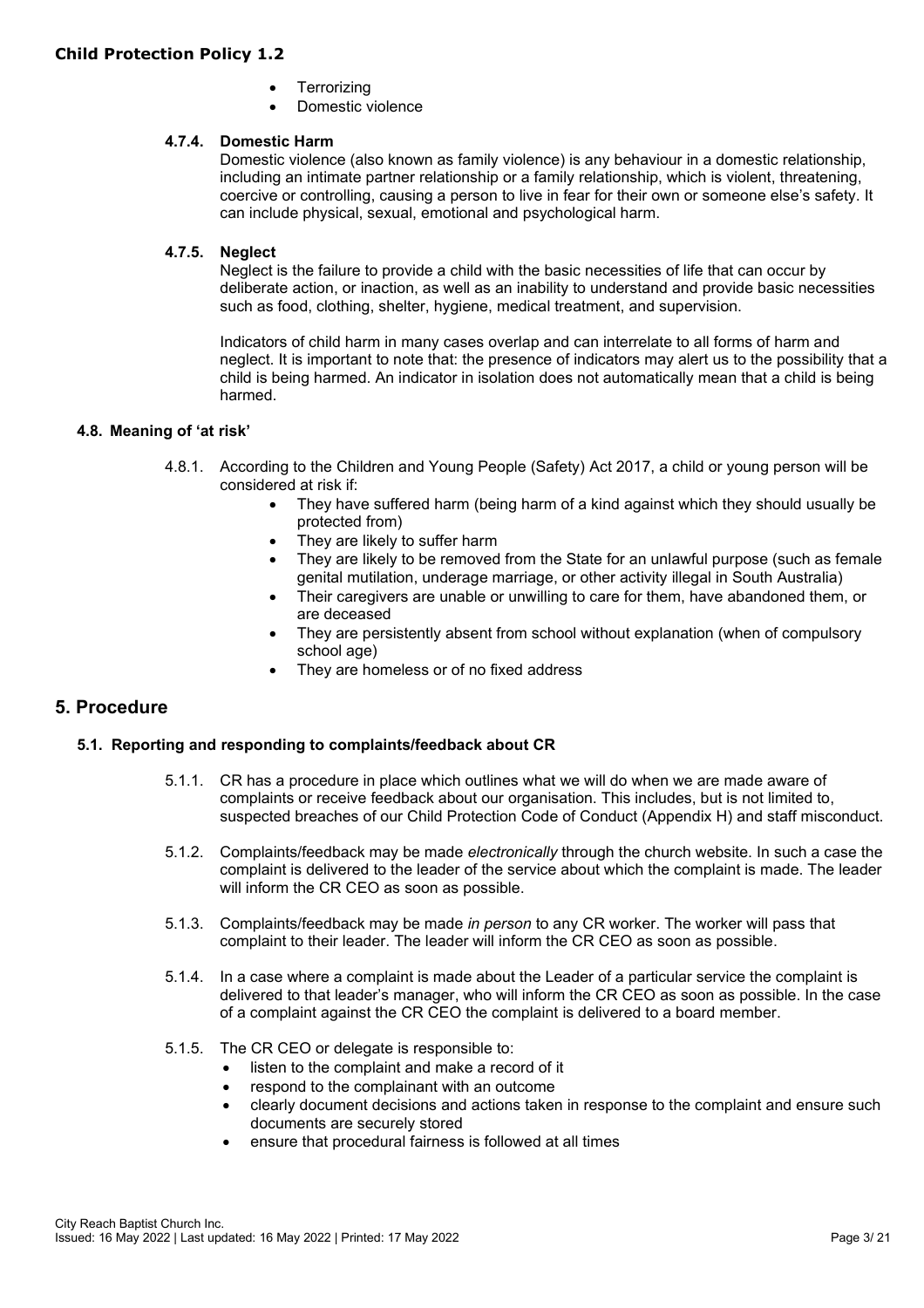# **5.2. Reporting suspected risk of harm based on reasonable grounds**

- 5.2.1. Under mandatory notification legislation, a mandated notifier must make a report to The Department for Child Protection when they suspect on reasonable grounds that a child or young person is, or may be, at risk, and the suspicion has been formed in the course of that person's employment.
- 5.2.2. Suspicion is a state of mind and different from knowledge or belief. It requires more than a guess but does not need to be sufficient to form a belief as to the existence of an event or circumstance. Proof is not necessary, however, there should be a factual basis for the suspicion.
- 5.2.3. A mandated reporter may form a reasonable suspicion alone and doesn't need to be accepted by or discussed with other workers or caregivers. Whilst it may be reasonable to discuss the circumstances in a professional capacity, ultimately, it is up to the individual to be satisfied that they hold a suspicion.
- 5.2.4. It is not the responsibility of or appropriate for a mandated notifier to investigate or make additional enquiries that may have the potential to contaminate or hinder a professional investigation.
- 5.2.5. Reasonable grounds to report a suspicion that a child or young person may be at risk include:
	- When a child discloses that they are at risk or have been harmed
	- When a child or adult tells you that he/she knows of a child who is at risk or has been harmed
	- When you make observations of a child's behaviour, emotional state and/or injuries leads you to suspect that they are at risk or harm is occurring

# **5.3. City Reach Baptist Church Inc. Reporting/Response Procedures**

# **5.3.1. Where the alleged perpetrator is not working in a position within the CR organisation**

- As soon as possible the worker will report the matter to the CARL on 13 14 78 (or SA Police if immediate risk) and be guided by the DCP. If a criminal offence seems likely to have occurred, the CARL child protection/intake officer will, as a matter of protocol, advise SA Police;
- The worker will inform their Leader who will inform the CR CEO as soon as possible;
	- It is illegal for any person to hinder, direct, or demand that a report not be made by the worker;
- As soon as possible, the CR CEO or worker needs to fully document the allegation including the time, place, witnesses and any other pertinent information and complete a child harm preliminary report form (Appendix B) which will be stored securely by a staff member appointed by the CEO. This report has the potential to be used in court hearings if charges are forthcoming;
- The CR CEO or his/her delegate will brief the CR Board as soon as possible;
- The CR CEO or his/her delegate, the CR worker concerned and any other persons deemed necessary will meet in person or via telephone conference in order to develop and implement response management and support strategies; these must ensure that all appropriate pastoral care, medical support and other professional support is made available to the child or young person and their family as soon as is practicable;
- The CR CEO and workers must fully cooperate with investigative authorities at all times;
- The CR CEO or his/her delegate is to ensure that referrals for assistance/professional support services are communicated or made available to all impacted by the alleged incident/s;
- In matters of suspected criminal offences, an alleged perpetrator must not be confronted or advised of the allegations and subsequent report. In these matters the CR CEO or worker should strictly follow the specific directions of either CARL or SA Police;

#### **5.3.2. Where an alleged perpetrator is a CR staff member or worker (paid or voluntary) within the organisation**

• As soon as possible the worker will report the matter to the CARL on 13 14 78 (or SA Police if immediate risk) and be guided by the DCP. If a criminal offence seems likely to have occurred, the CARL child protection/intake officer will, as a matter of protocol, advise SA Police;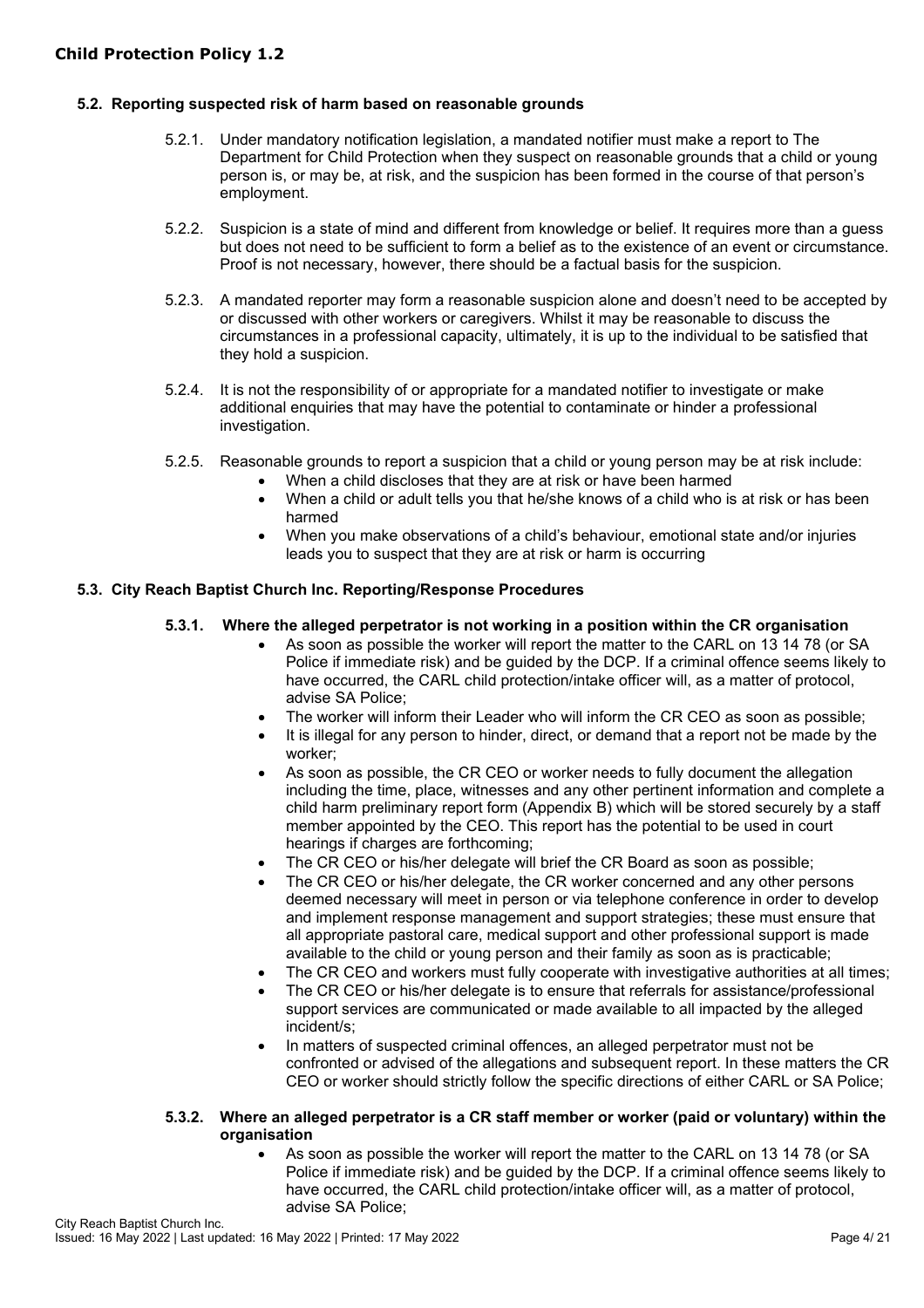# **Child Protection Policy 1.2**

- The worker will inform their Leader who will inform the CR CEO as soon as possible;
- If the CR CEO or Leader is the suspected perpetrator, the notifier must as soon as possible inform a CR board member;
- It is illegal for any person to hinder, direct, or demand that a report not be made by the worker;
- As soon as possible, the CR CEO or worker needs to fully document the allegation including the time, place, witnesses and any other pertinent information and complete a child harm preliminary report form (Appendix B) which will be stored securely by a staff member appointed by the CEO. If the suspected perpetrator is the CR CEO, the report should be stored with the CR Board. This report has the potential to be used in court hearings if charges are forthcoming;
- The CR CEO or his/her delegate must brief the CR board as soon as possible;
- At an appropriate time having regard to the investigation process and the need to ensure the ongoing safety of children and young people and prevent contamination of evidence, if the alleged perpetrator is a paid employee, that person will be stood down with pay, pending the outcome of the investigation. If the perpetrator is not a paid employee, that person will be relieved of their role and responsibility pending the outcome of the investigation;
- CR Board members will meet either in person or via remote conference in order to develop and implement response management and support strategies; these must ensure that all appropriate pastoral care, medical support and other professional support is made available to the child or young person and their family as soon as is practicable;
- The CR Board will ensure that ongoing advice and support is made available to those impacted;
- It is inappropriate for any internal investigation to occur without the sanction of DCP or SAPOL. A child harm related matter may not meet a criminal threshold but may meet a child protection threshold for intervention. Any work with an alleged perpetrator should not be at the expense of the safety and wellbeing of all children at CR.
- The CR worker must fully cooperate with authorities at all times;

#### **5.3.3. Responding to Disclosures**

- When a child makes a disclosure to a worker, that worker will:
	- listen to the child/young person
	- not ask leading questions
	- reassure the child that they believe him/her
	- reassure the child that what has happened is not his/her fault
	- reassure the child that telling them was the right thing to do
	- as soon as possible after the disclosure document the child's disclosure
	- use the same terminology as the child when documenting the disclosure
	- not make promises they are unable to keep, such as confidentiality
	- not investigate or look for proof
	- In cases where victims who were subject to harm or risk of harm of a criminal nature at 17 years of age or younger do not disclose harm or risk of harm until they have reached 18 years of age, they should be immediately referred to, and assisted in making a formal report to the Department for Child Protection and/or SA Police.
	- Consideration must be given to the fact that whilst the person making the disclosure may not be at further risk of harm, other children/young people may continue to be at ongoing risk. As a result, those who form the view that this is, or is likely to be, occurring should report the matter with or without the consent of the person making the initial disclosure to CARL.

# **5.3.4. Co-operation with Authorities and Investigations**

• CR directs all workers to fully cooperate with the relevant law enforcement and child protection agencies as well as those persons appointed or engaged to conduct internal investigations at all times.

#### **5.3.5. Internal Enquiries**

- It is inappropriate for any internal investigation to occur without the sanction of DCP or SAPOL.
- In the event that an internal enquiry is required, such enquiries will consider a confidential, impartial and prompt process using the rules of natural justice.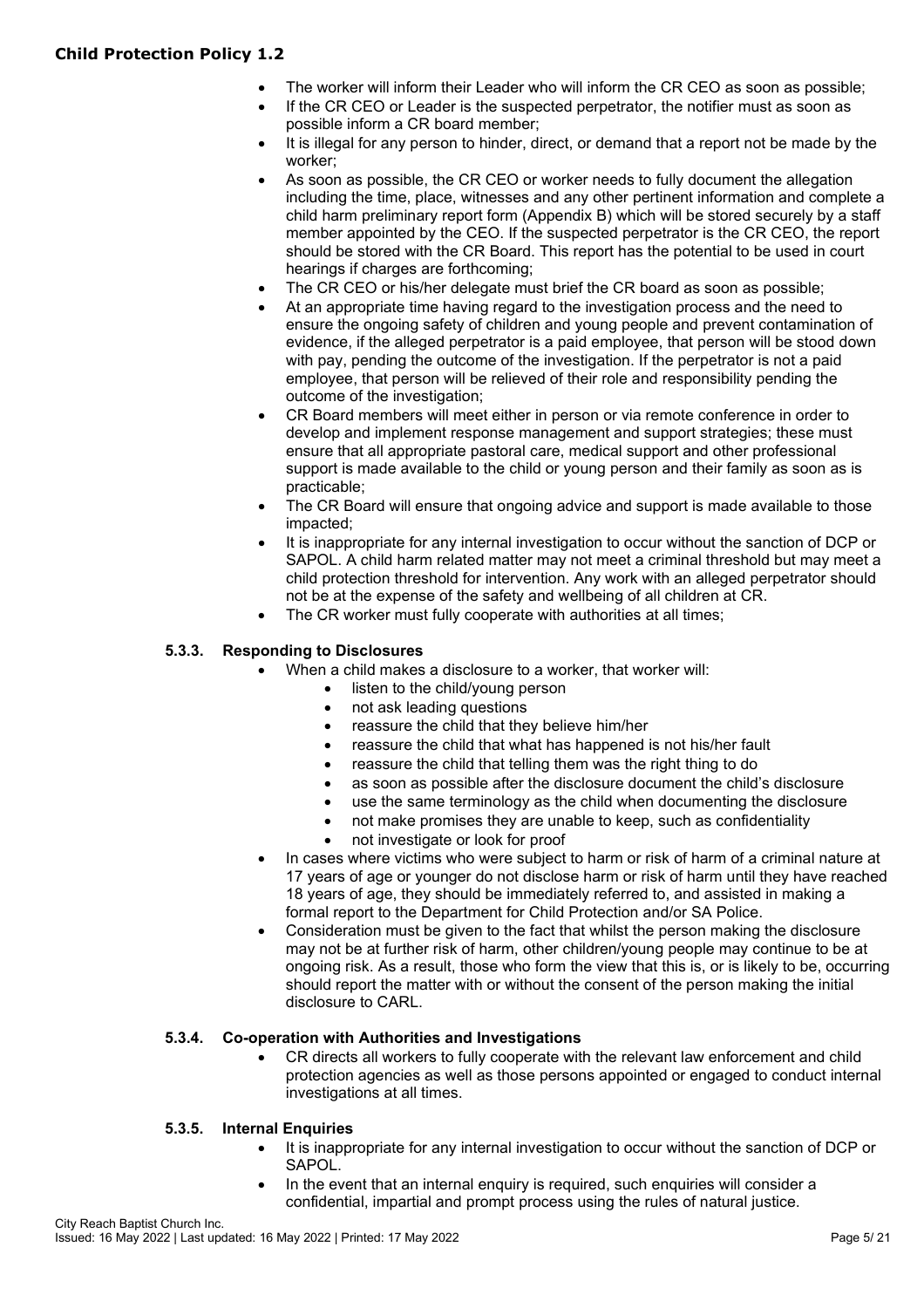- An enquiry may consist of interviews with witnesses and others as appropriate, the collection of information and documentation or other procedures as appropriate. The individual alleged to have violated this CR policy will have the opportunity to present his or her view of the events.
- CR may engage an independent person/organisation to carry out such enquiries when deemed necessary

# **5.3.6. Media Management**

- As part of CR's absolute commitment to open, accountable and professional responses the only authorised persons to make media comments are:
	- CR CEO
	- CR Board Members
	- CR person/s appointed by the CR CEO

# **5.3.7. CR Child Protection Supervision, Support and Training Strategy**

- CR has strategies in place to supervise, train and support staff and volunteers to understand our child safe policies, their mandatory reporting obligations, how to build culturally safe environments and their responsibilities to create a child safe/friendly environments.
- In order to achieve and maintain a high standard of care and protection, to ensure compliance with SA legislation as well as support and protect those who are subject to mandatory reporting legislation, all CR staff and volunteers are expected to attend regular child protection and professional standards training programs arranged and made available by CR. All staff and volunteers will receive information in relation to CR's child protection policy either during their application process or as arranged by the CR CEO or appointed staff member. A copy of this policy will also be made publicly available via the CR website.
- All CR Board members, staff, and leaders must:
	- Undergo an established child protection training program of at least an initial full-day (5-hour minimum) or equivalent customized intensive training seminar and attend an update/refresher training seminar (3 hours minimum) at least every three years thereafter. Training may be sourced through a government accredited "Safe Environments: Through Their Eyes" trainer and/or Child Protection Solutions Australia customized training or similar qualified child protection/child safe training specialists
- All CR workers must receive annual CR child protection and professional standards training, in particular as it relates to CR Child Protection Code of Conduct (Appendix H).
- All CR workers must receive annual Mandatory Notification Training in line with the Mandatory Notification Training Information Booklet (see: [www.dhs.sa.gov.au/cse\)](https://cityreach-my.sharepoint.com/personal/phils_cityreach_com_au/Documents/Child%20Protection/www.dhs.sa.gov.au/cse).
- All CR workers must receive an annual refresher in how CR responds to complaints/feedback as detailed in 5.1 of this policy.
- The Kids Ministry Team and Youth Ministry Team will include child safety as a standing item on meeting agendas.
- Every worker involved in child/youth related work will receive annual training in the specific *proactive* risk management strategies identified 5.3.8 of this document.
- Every worker will be supervised in their role by a leader or staff member. For workers engaged in child/youth related work this supervision includes feedback and discussion on child safety and wellbeing.

# **5.3.8. Risk Management**

- Assessments will be made in relation to any risk posed to children relating to the key services provided by CR. When high-risk situations are identified, CR will develop a risk management process or plan that minimizes the risk of such situations occurring. This includes situations which might lead to false, malicious or mistaken accusations of harm.
- CR identifies and manages risk of harm to children and young people including physical safety and wellbeing across a range of settings in a *systematic, pro-active* and *ongoing* fashion.
- CR *systematically* takes the following actions:
	- Maintains staff and worker screening and selection processes according to 5.2.15 of this policy
	- Implements the Child Protection Training Strategy outlined in 5.2.7 of this policy.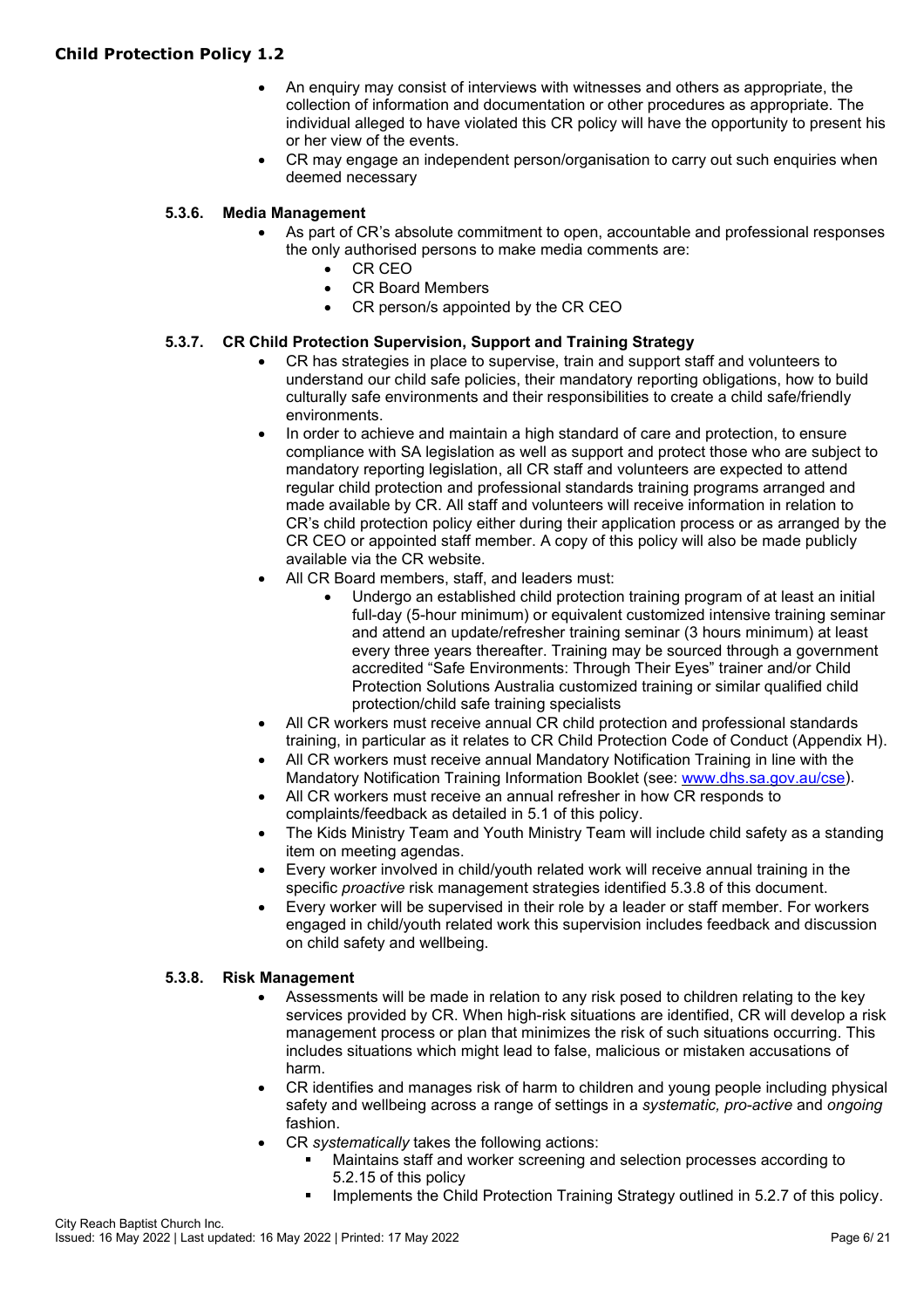- CR *proactively* implements the following measures, which are communicated in training: To ensure that safety and integrity are maintained for all concerned, workers
	- should always conduct 'one on one' meetings in an area that is private but not isolated. It is not considered wise to meet with an individual child or young person in a secluded/blind area. However, should such a need arise, whenever possible and/or appropriate, a third person should be present.
	- Workers should at all times keep their Leader informed of whom they are meeting with, and whom they are providing direction or support to via an ongoing process of supervision.
	- Staff, Leaders or Volunteers must not visit young people (under 18 years of age) at home without obtaining both CR and parental/guardian permission. Workers must not visit young people in the home or at isolated locations if no other person is present.
	- Staff are not to sleep in the same room as children/young people unless it is absolutely necessary. In such a case there must be two staff of the same sex as the child or young person in the room. This must only happen where sleeping is a part of an activity which has been approved by the parent/guardian, such as a camp. The supervisor/manager or the CR CEO and/or his/her delegate must remain informed at all times of such a situation.
	- CR workers are not permitted to transport young people in private vehicles without permission from the CR CEO or his/her delegate.
	- Any person who is concerned about the behaviour of any worker must refer the matter to the CR CEO or their leader for consideration and any intervention which is deemed appropriate.
- CR acknowledges that all risks cannot be foreseen, and identifies and mitigates risks in an *ongoing* fashion. Incident Report Forms are completed for individual situations in which harm or risk of harm have occurred. Such forms require an analysis of corrective action which is to be implemented within CR procedures so that the risk of harm to children and young people is minimised in future analogous situations.

# **5.3.9. The role of the 'Worker'**

- All CR workers should be both emotionally and spiritually suited to the role to be undertaken. It may be the case that a worker is unsuitable for a particular duty from time to time, in which case this would be respectfully explained, and negotiations made for a limited involvement, or a suitable alternative may be offered.
- Workers must have a clear understanding of their role and specific responsibilities. Once a worker has made a commitment to the role it is expected that undertakings given to perform certain duties will be properly met. If an individual worker is unable to carry out his/her responsibilities on any occasion, the appropriate CR staff member (who has ultimate responsibility) should be immediately informed. Should a worker be unable to perform the duties attached to his/her role on a longer-term basis, the position should be reviewed by agreement with the leader/worker and the relevant CR management

# **5.3.10. Promoting child participation in service development and the complaints process**

- CR encourages and provides opportunities for children to give feedback on CR services and programs. Such feedback mechanisms include feedback forms as well as email, online, and verbal feedback. These avenues for feedback are advertised online, and also as age appropriate posters on the walls of rooms in which programs for children and young people are run. A copy of this policy document is also readily accessible to children and their parents via the CR website.
- CR has procedures in place that allow children to safely and confidentially report complaints and provide feedback to the organisation as per the Human Resource Management policy. Children and their parents are informed of their rights in relation to these procedures through this policy which is readily accessible via the CR website, and also in the form of age appropriate posters on the walls of rooms in which programs for children and young people are run.

# **5.3.11. Moral Wellbeing**

• CR staff and leaders have the responsibility of pre-approving the viewing of certain media materials used in CR programs.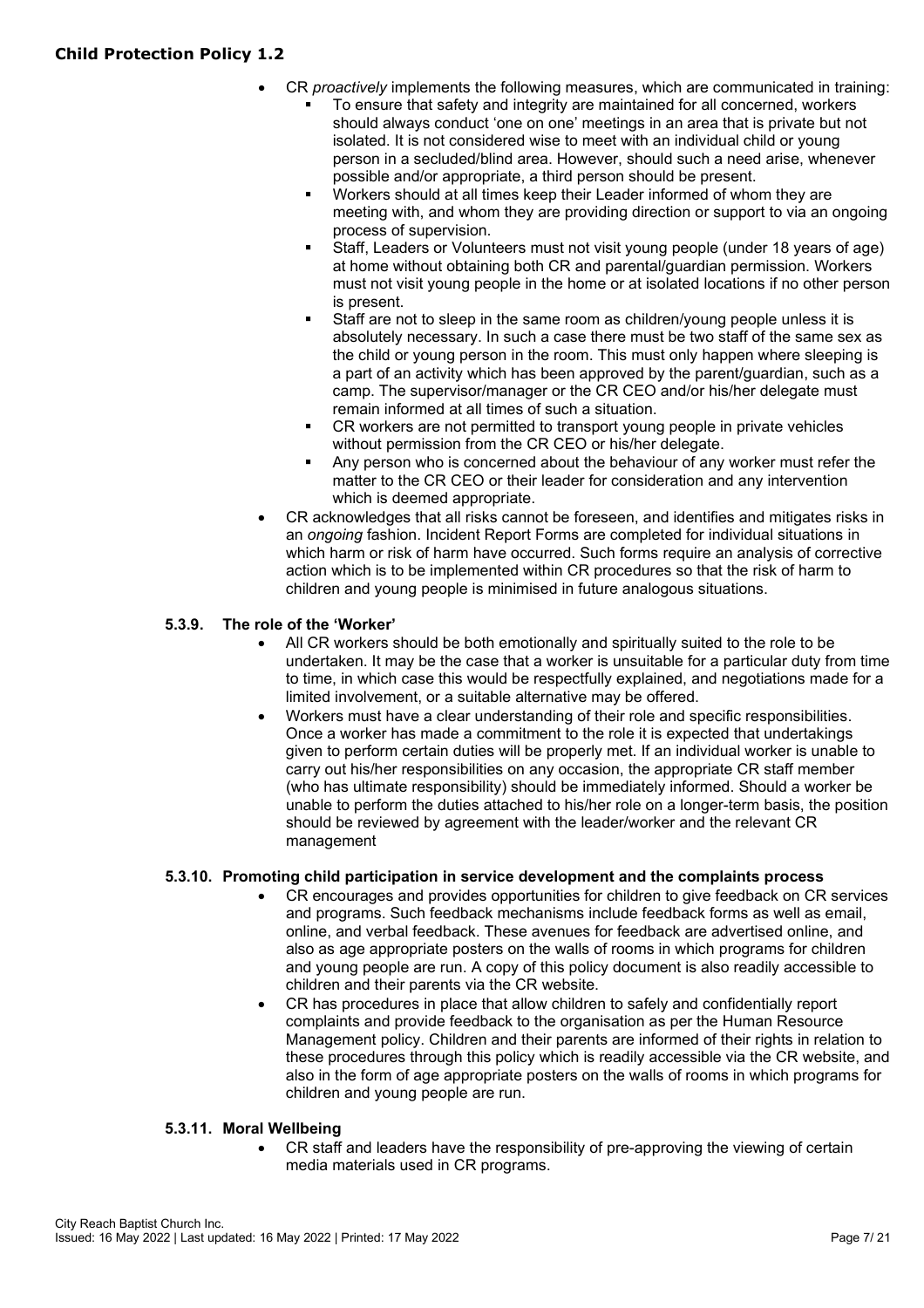• Every worker is expected to maintain a high moral code. Foul, demeaning, bullying, racist or sexist language is not acceptable, and will not to be tolerated by anyone working with CR.

# **5.3.12. Bullying**

• Bullying is a form of persistent harassment, which demeans, threatens, intimidates or humiliates a person. For any person in leadership to act in such a manner is unacceptable and will not be tolerated.

# **5.3.13. Pastoral Care, Counselling, and Supervision**

It is essential that all workers are made aware of the difference between a qualified "counsellor", and a person providing "pastoral care" support. The term "counsellor" relates to a suitably qualified person.

# **5.3.14. Worker Identification**

• All workers whilst actively carrying out their appointed responsibilities with young people should at all times be issued with and wear the approved CR identification tag or clothing. This not only identifies accredited workers but communicates a clear message of professionalism and accountability. Identification tags must be worn at all times when rostered.

# **5.3.15. Staff and Worker Screening and Selection Process**

- Every worker engaged in child/youth related work must be interviewed, screened and recommended by the leader who has ultimate oversight or management responsibility for that area.
	- An important and mandatory part of this process will involve:
		- A planned interview process approved by the employer/delegate
			- Presentation of references
			- The follow up and checking of references and relevant educational qualifications
		- Having a valid, not prohibited Working with Children Check issued by the DHS Screening Unit.
		- The completion of an employment/organisational application form
		- Acceptance of and signing of the CR Agreement (Appendix C & D)
		- Agreement by the applicant to meet the CR CEO/CR Board if required
- Any person undertaking a CR worker role either full/part-time paid/voluntary must complete a CR agreement/compliance form (Appendix C & D). Applications are then either accepted or rejected via internal assessment procedures.
- If anyone 14years old or over is working with children or young people they must have a valid, not prohibited WWCC unless:
	- A member of SA Police or Australian Federal Police
	- A person works with CR for 7 days or less per year The 7-day exclusion never applies if the child-related work consists of or includes:
		- an overnight excursions or activity; or
		- close personal contact with children with disability.
	- Parent or guardian volunteering in an activity with their child
	- Visiting worker form another State as long as the child related work:
		- Occurs in the course of an organised event
		- Does not exceed 10 days

Please note there are exceptions to these exclusions. Refer to [https://screening.sa.gov.au/types-of-check/working-with-children-check/who-does-not](https://screening.sa.gov.au/types-of-check/working-with-children-check/who-does-not-need-a-working-with-children-check)[need-a-working-with-children-check](https://screening.sa.gov.au/types-of-check/working-with-children-check/who-does-not-need-a-working-with-children-check)

Roles where a child's parent/guardian has oversight of the child at the activity and accompanies the child in the course of such an activity are not considered child/youth related work roles. Examples of such roles include ushers at a church service, barista at the church café, and a meeting facilitator where the parent/guardian is accompanied by a child to a meeting the parent/guardian is attending.

# **5.3.16. DHS Working with Children Check**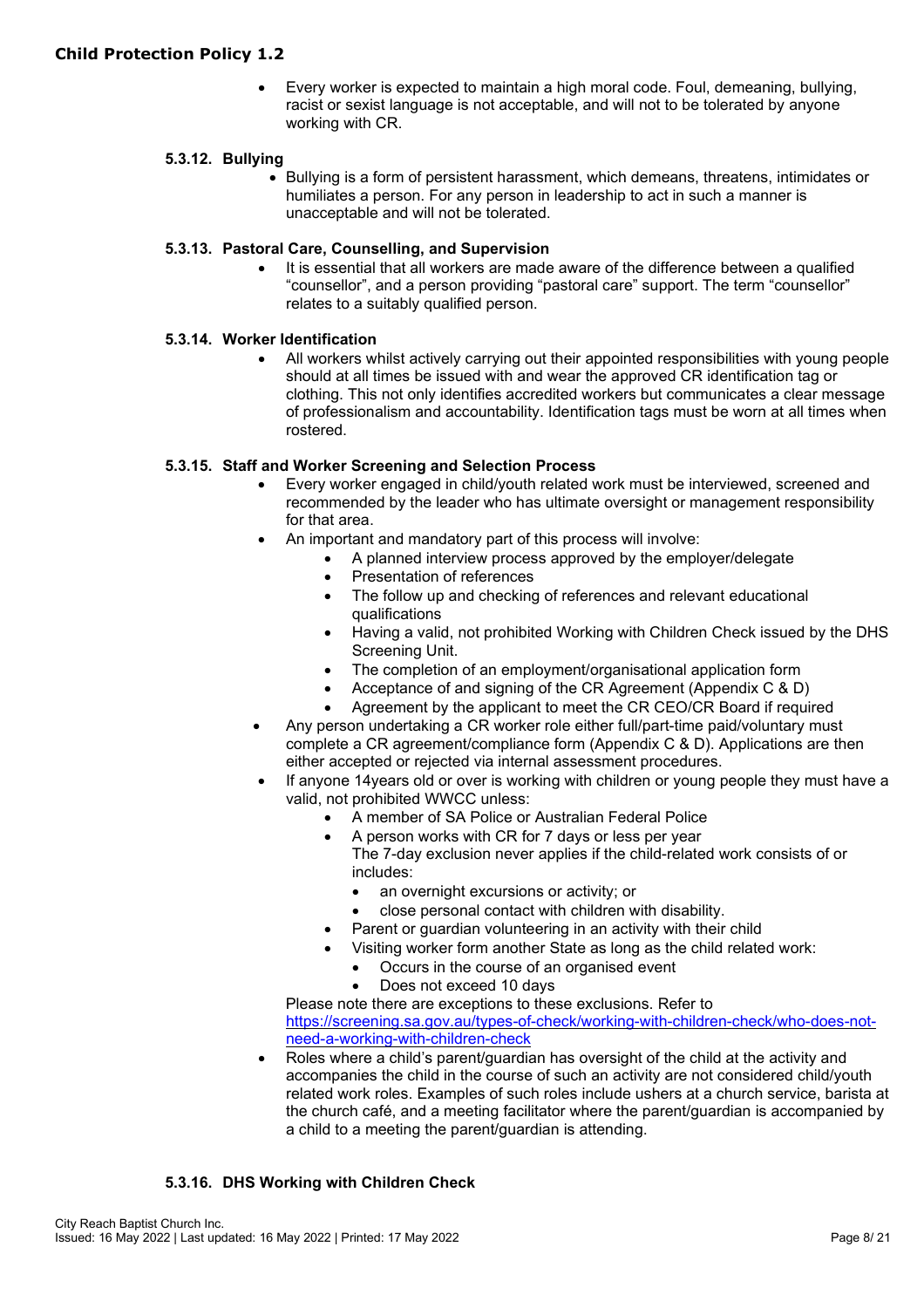- As of July 1, 2019, South Australian legislation will require people working or volunteering with children to have a valid Working with Children Check (WWCC) which will be issued by the DHS Screening Unit.
- A valid DCSI Clearance can be used until expiry but then a valid DHS WWCC check must be held.
- The CR CEO will appoint a person to manage the oversight of this process, including the safe storage of records. (See Working with Children Check Register Appendix E)
- If any worker or pending staff/volunteer refuses to obtain a valid Working with Children Check, they must not be appointed to the position that requires them to work with children or young people.
- We will immediately contact the Department of Human Services Screening Unit when we become aware of certain information regarding any person involved with our organisation, including any serious criminal offence, child protection information, or disciplinary or misconduct information.

# **5.3.17. Procedural Fairness and Records Management**

- All employees, potential employees, workers or contractors must be provided with the opportunity to confirm their identity.
- All CR workers will ensure that information obtained through screening processes is protected and kept confidentiality stored, with safeguards put in place to protect against loss, unauthorised access, modification, disclosure or any other kind of misuse. CR will maintain a Working with Children Check register (Appendix E).

# **5.3.18. Child and Young People 'Workers'**

- All workers who undertake appointed roles with children and young people as a staff member or volunteer must recognise that they are placed in a position of privilege, trust, and responsibility. To the extent that it is reasonably possible, a child has the right to expect to feel and be safe at all times.
- Workers are required to act reasonably and to actively determine to minimise the likelihood of physical injury, emotional harm, damage or loss in their interactions with children and young people. In addition, a worker should make every reasonable effort to avoid acting, or failing to act, in any way that unreasonably frightens or intimidates a child or young person or jeopardises a child or young person's physical or emotional safety and well-being.
- With this in mind, workers must be guided by and implement the procedures and guidelines presented in this document which help to ensure the safety of the children who are placed into CR's care and also assist workers to provide a high standard of care.

# **6. Responsibilities**

# **6.1. Compliance, monitoring and review**

6.1.1. The CR CEO shall:

- Ensure all operational activities are conducted in accordance with this policy.
- Appoint a person to manage the oversight of the risk management process, including the safe storage of records.

# **6.2. Reporting**

6.2.1. Under mandatory notification legislation, a mandated notifier must make a report to The Department for Child Protection or SA Police if immediate risk when they suspect on reasonable grounds that a child or young person is, or may be, at risk, and the suspicion has been formed in the course of that person's employment.

# **6.3. Records management**

6.3.1. All records relevant to administering this policy must be maintained in a recognised CR recordkeeping system.

# **7. Related Legislation and Documents**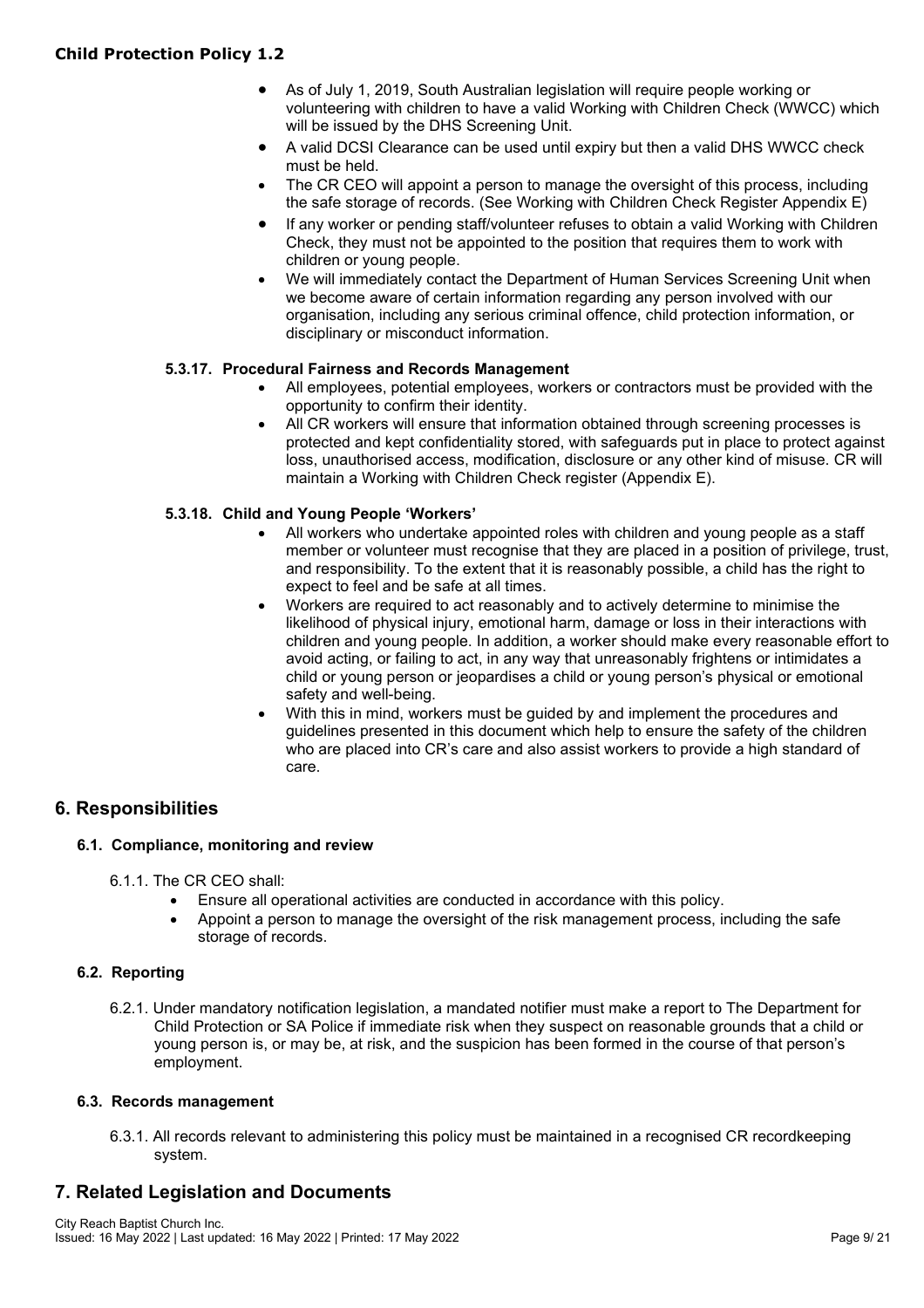National Principles for Child Safe Organisations

Children and Young People (Safety) Act 2017

Child Safety (Prohibited Persons) Act 2016

NCCD. (2018). Mandatory Reporting Guide [Ebook] (1st ed.). Department for Child Protection https://www.childprotection.sa.gov.au/ data/assets/pdf file/0008/107099/mandatory-reporting-guide.pdf

# **8. Feedback**

8.1. Feedback may be provided about this document by emailing office@cityreach.com.au

# **9. Approval and Review Details**

As per Children and Young People (Safety) Act (s.115) all policies are to be reviewed and updated at least once in a 5 year period and a new compliance statement lodgement is required with Department of Human Services each time the policy is reviewed/updated.

**Approved by Board:** Version 1.2 approved 16 May 2022 **Review Date:** 2 May 2026 **Amendments:** Version 1.0 Approved 11 April 2022 Version 1.1 approved 2 May 2022 Version 1.2 approved 16 May 2022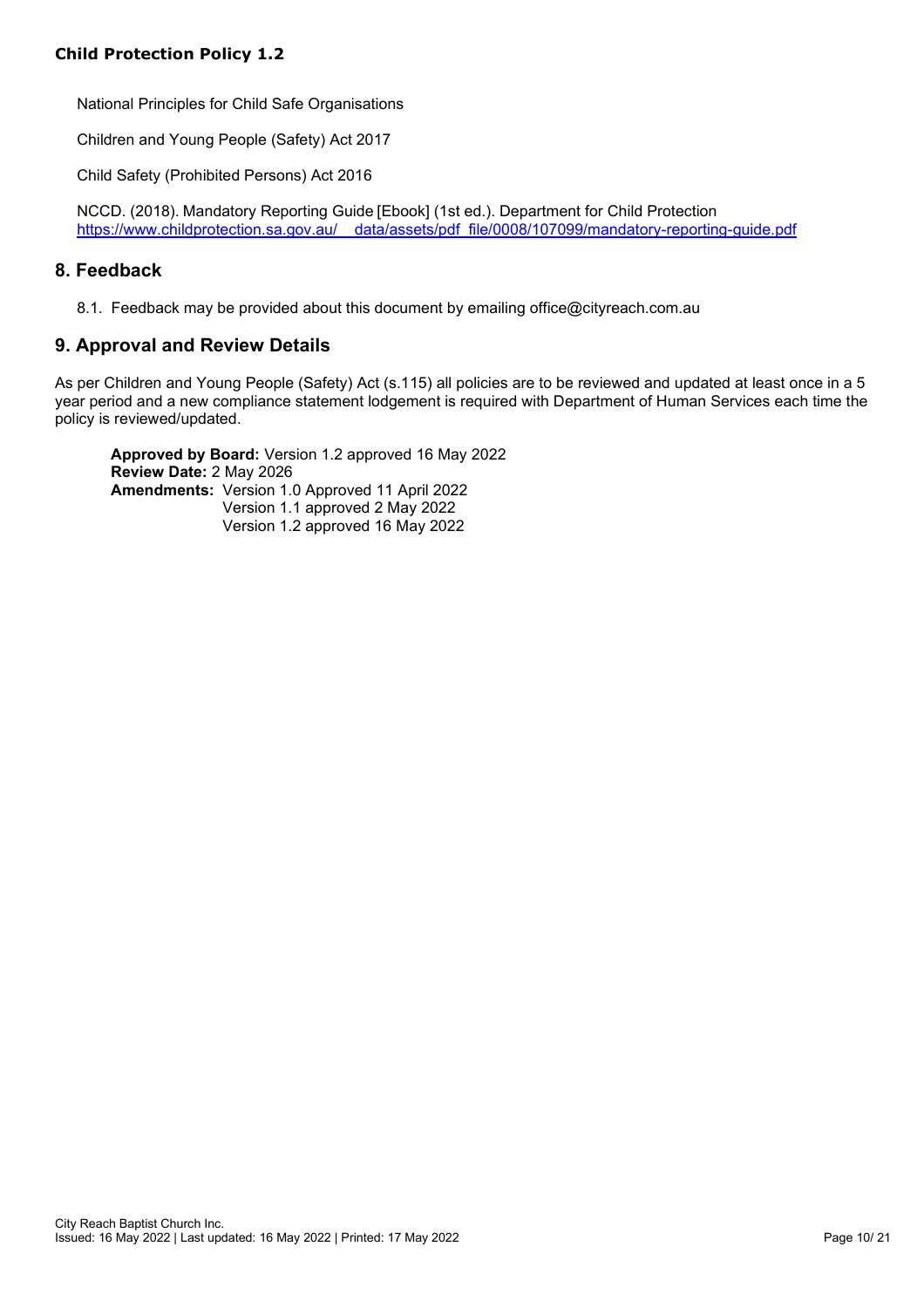# **APPENDIX A – SOUTH AUSTRALIAN LEGISLATION**

The main statutory provisions which create and describe the obligation to report a reasonable suspicion that a Child is, or may be, at risk are set out below and taken from the Children and Young People (Safety) Act 2017.

#### **16—Interpretation**

(1) In this Act, unless the contrary intention appears — *child or young person* means a person who is under 18 years of age;

#### **17—Meaning of** *harm*

(1) For the purposes of this Act, a reference to *harm* will be taken to be a reference to physical harm or psychological harm (whether caused by an act or omission) and, without limiting the generality of this subsection, includes such harm caused by sexual, physical, mental or emotional abuse or neglect.

(2) In this section— *psychological harm* does not include emotional reactions such as distress, grief, fear or anger that are a response to the ordinary vicissitudes of life.

#### **18—Meaning of** *at risk*

(1) For the purposes of this Act, a child or young person will be taken to be *at risk* if— (a) the child or young person has suffered harm (being harm of a kind against

which a child or young person is ordinarily protected); or

(b) there is a likelihood that the child or young person will suffer harm (being harm

of a kind against which a child or young person is ordinarily protected); or

(c) there is a likelihood that the child or young person will be removed from the State (whether by their parent or guardian or by some other person) for the purpose of—

(i) being subjected to a medical or other procedure that would be unlawful if performed in this State (including, to avoid doubt, female genital mutilation); or

(ii) taking part in a marriage ceremony (however described) that would be a void marriage, or would otherwise be an invalid marriage, under the *Marriage Act 1972* of the Commonwealth; or

(iii) enabling the child or young person to take part in an activity, or an action to be taken in respect of the child or young person, that would, if it occurred in this State, constitute an offence against the *Criminal Law Consolidation Act 1935* or the *Criminal Code* of the Commonwealth; or

(d) the parents or guardians of the child or young person—

(i) are unable or unwilling to care for the child or young person; or

(ii) have abandoned the child or young person, or cannot, after reasonable inquiry, be found; or

(iii) are dead; or

(e) the child or young person is of compulsory school age but has been persistently absent from school without satisfactory explanation of the absence; or

(f) the child or young person is of no fixed address; or

(g) any other circumstances of a kind prescribed by the regulations exist in relation

to the child or young person.

(2) It is immaterial for the purposes of this Act that any conduct referred to in subsection (1) took place wholly or partly outside this State.

(3) In assessing whether there is a likelihood that a child or young person will suffer harm, regard must be had to not only the current circumstances of their care but also the history of their care and the likely cumulative effect on the child or young person of that history.

(4) In this section— *female genital mutilation* means—

(a) clitoridectomy; or

(b) excision of any other part of the female genital organs; or

(c) a procedure to narrow or close the vaginal opening; or

(d) any other mutilation of the female genital organs, but does not include a sexual reassignment procedure or a medical procedure that has a genuine therapeutic

purpose; *sexual reassignment procedure* means a surgical procedure to give a

female, or a person whose sex is ambivalent, genital characteristics, or ostensible genital characteristics, of a male.

(5) A medical procedure has a genuine therapeutic purpose only if directed at curing or alleviating a physiological disability or physical abnormality.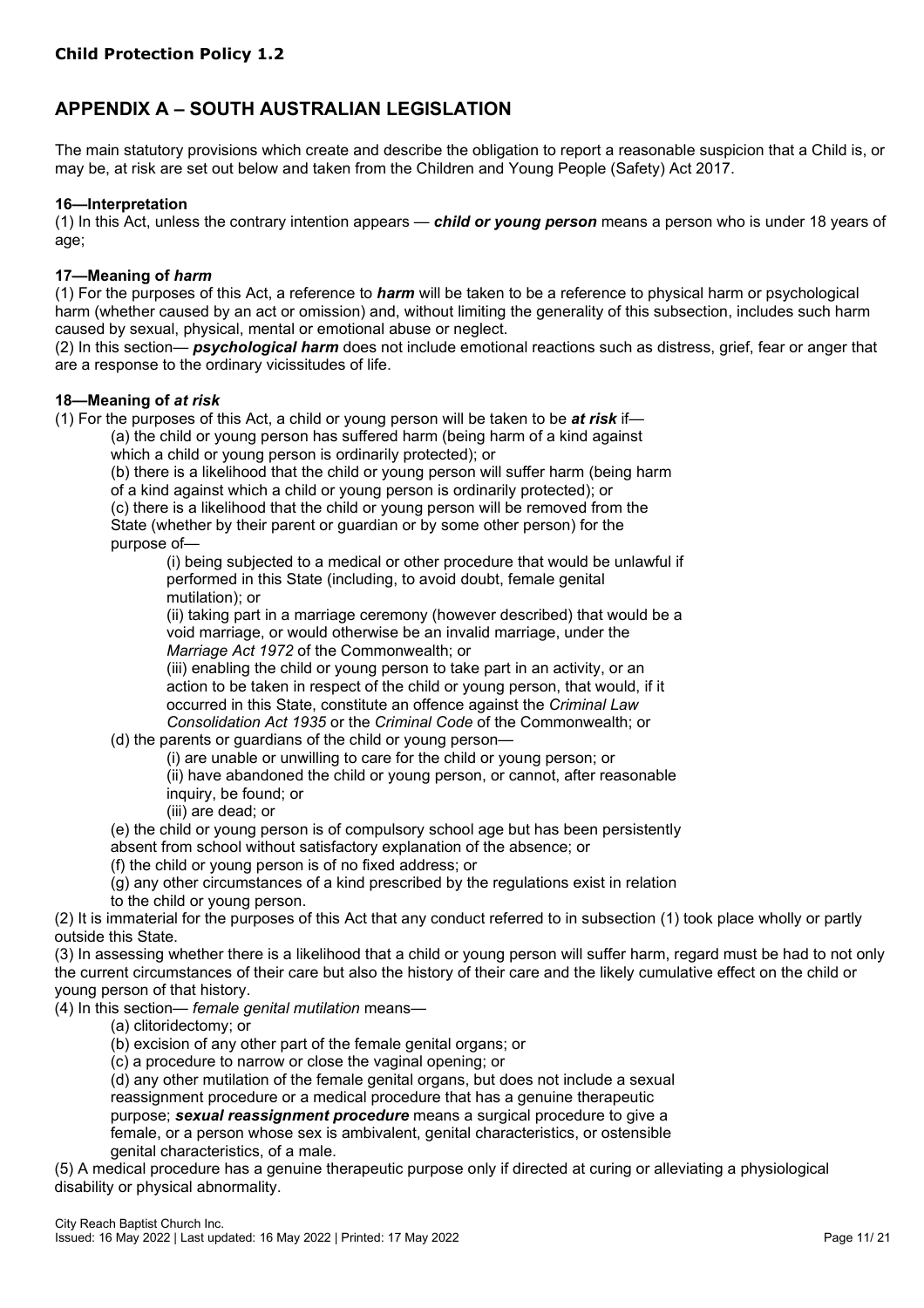# **Child Protection Policy 1.2**

#### **Part 1—Reporting of suspicion that child or young person may be at risk 30—Application of Part**

(3) This Part applies to the following persons:

- (a) prescribed health practitioners;
- (b) police officers;

(c) community corrections officers under the *Correctional Services Act 1982*;

- (d) social leaders;
- (e) ministers of religion;

(f) employees of, or volunteers in, an organisation formed for religious or spiritual purposes;

(g) teachers employed as such in a school (within the meaning of the *Education and Early Childhood Services (Registration and Standards) Act 2011*) or a preschool or kindergarten;

(h) employees of, or volunteers in, an organisation that provides health, welfare, education, sporting or recreational, child care or residential services wholly or partly for children and young people, being a person who—

(i) provides such services directly to children and young people; or

(ii) (ii) holds a management position in the organisation the duties of which include direct responsibility for, or direct supervision of, the provision of those services to children and young people;

(i) any other person of a class prescribed by the regulations for the purposes of this subsection.

# **31—Reporting of suspicion that child or young person may be at risk**

(1) A person to whom this Part applies must, if—

(a) the person suspects on reasonable grounds that a child or young person is, or may be, at risk; and

(b) that suspicion was formed in the course of the person's employment, report that suspicion, in accordance with subsection (4), as soon as is reasonably practicable after forming the suspicion.

Maximum penalty: \$10 000.

(2) However, a person need not report a suspicion under subsection (1)—

(a) if the person believes on reasonable grounds that another person has reported the matter in accordance with that subsection; or

(b) if the person's suspicion was due solely to having been informed of the

circumstances that gave rise to the suspicion by a police officer or child protection officer acting in the course of their official duties; or

(c) in any other circumstances prescribed by the regulations for the purposes of this subsection.

(3) A person to whom this Part applies may (but need not), if—

(a) the person suspects on reasonable grounds that the physical or psychological development of an unborn child is at risk (whether due to an act or omission of the mother or otherwise); and

(b) that suspicion was formed in the course of the person's employment,

(c) report that suspicion in accordance with subsection (4).

(4) A person reports a suspicion under this section by doing 1 or more of the following: (a) making a telephone notification to a telephone number determined by the Minister for the purposes of this subsection;

# **Note—**

This telephone line is currently known as the *Child Abuse Report Line* or *CARL*.

(b) making an electronic notification on an electronic reporting system determined by the Minister for the purposes of this subsection;

(c) by reporting their suspicion to a person of a class, or occupying a position of a class, specified by the Minister by notice in the Gazette;

(d) reporting their suspicion in any other manner set out in the regulations for the purposes of this paragraph,

and, in each case, providing—

 $(e)$  –

(i) in the case of an unborn child—the name and address (if known) of the mother of the unborn child; or

(ii) in any other case—the name and address (if known) of the child or young person; and

(f) information setting out the grounds for the person's suspicion; and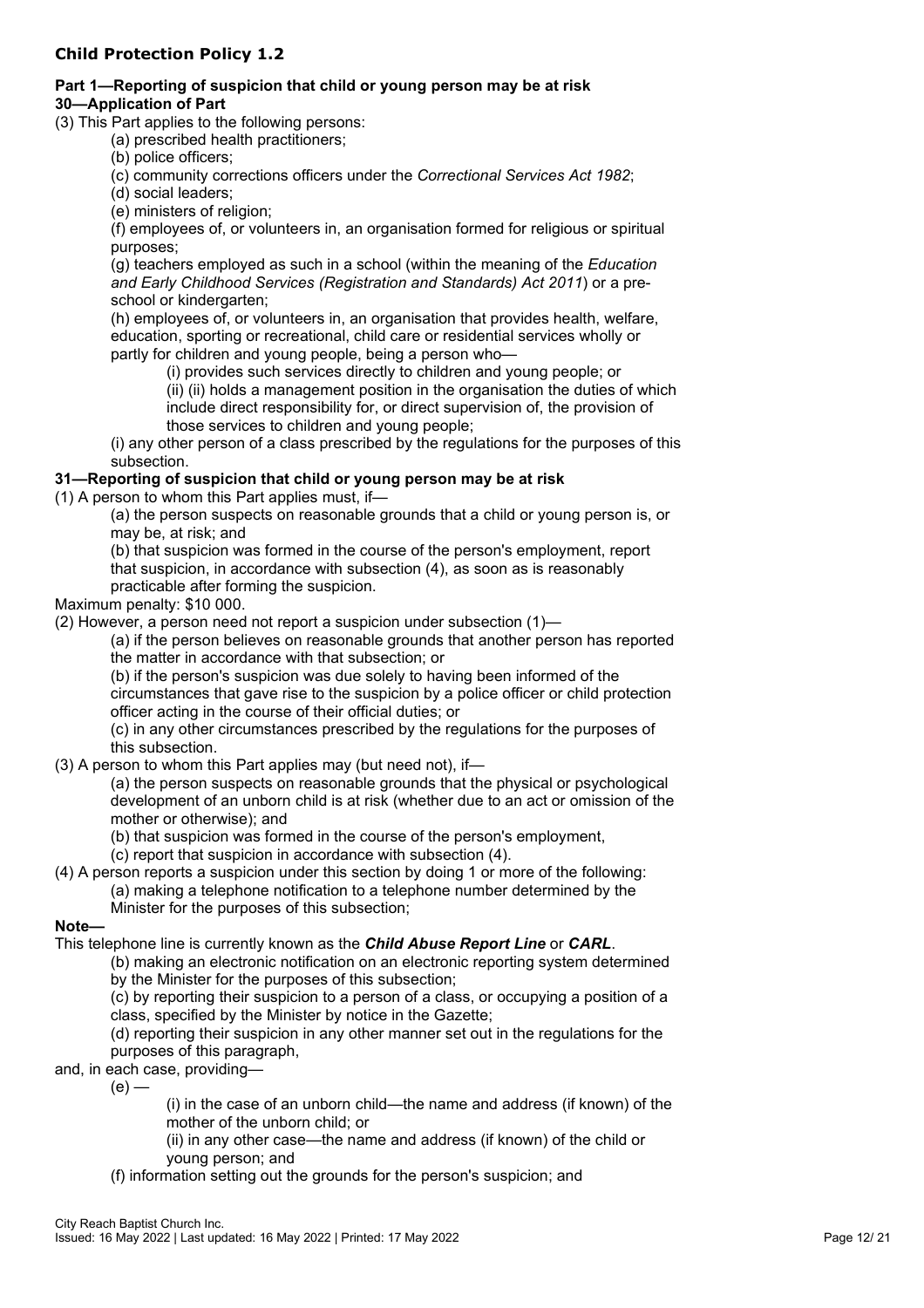# **Child Protection Policy 1.2**

(g) such other information as the person may wish to provide in relation to their suspicion.

#### **163—Protection of identity of persons who report to or notify Department**

(1) A person who, in the course of the administration, operation or enforcement of this Act, receives a report or notification that a child or young person may be at risk, or who otherwise becomes aware of the identity of a person who has made such a report or notification, must not disclose the identity of the person who made the report or notification to any other person unless the disclosure—

(a) is made with the consent of the person who gave the notification; or

- (b) is made by way of evidence adduced in accordance with subsections (2) and
- (3); or

(c) is otherwise authorised by the regulations.

Maximum penalty: \$10 000

Source: National Council on Crime and Delinquency (NCCD) Mandatory Reporting Guide, South Australia **24 HOUR CHILD ABUSE REPORT LINE (CARL) 13 14 78**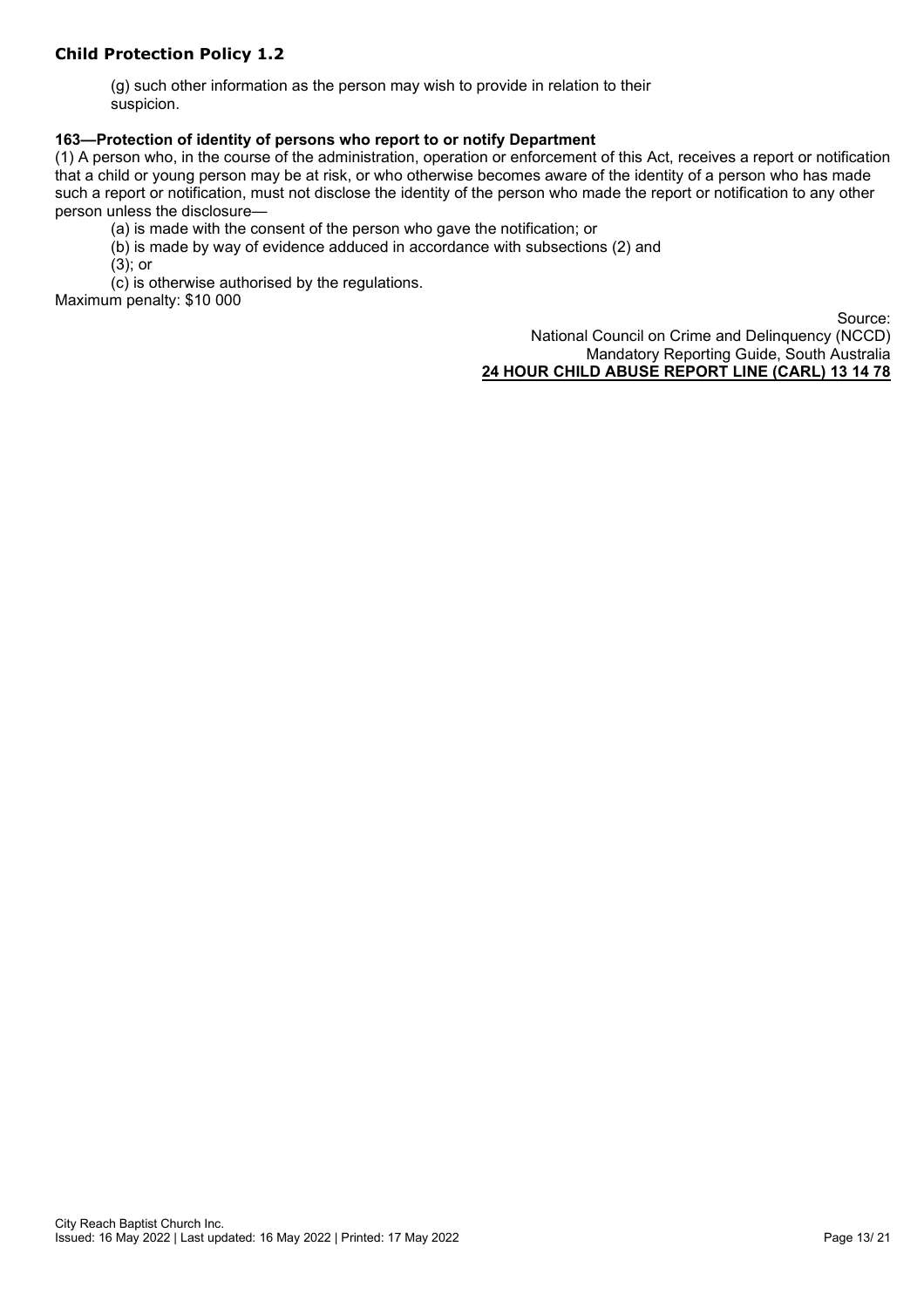# **Appendix B Child Harm Preliminary Report Form (Example)**

In accordance with the City Reach Baptist Church Inc. Child Protection Policy, all incidents of identified harm or risk of harm to children or young people are to be reported directly to the Department for Child Protection. Failure to notify suspected harm or risk of harm is an offence under the Children and Young People (Safety) Act 2017 and carries a maximum



penalty of a \$10,000 fine. The person reporting the incident should take comprehensive notes of all disclosures, conversations, and observations as soon as possible. The notes should be retained securely for any possible Department for Child Protection or Police Child Protection investigation.

This report form is to be completed as far as possible by the person making the report and dispatched immediately to the CR CEO or in his/her absence, the CR Board.

# **CHILD ABUSE REPORT LINE (CARL): 13 14 78 (24 hours) or SA Police on 000 if immediate risk**

City Reach Baptist Church Inc. Office: 8179 0300 Emergency After Hours: Contact your leadership team

# **CHILD HARM PRELIMINARY REPORT FORM**

Time/Date: Name:

Team/Program:

Child/young person's name: DOB/Age:

Address:

Has CARL/SA Police been notified? Y/N Time/Date: (If "no", reason):

Disclosure(s) made by the child/young person, observations leading to suspicion of harm, and further information (dot points). Attach another sheet if necessary:

Name of alleged/suspected perpetrator: Age (if known):

CR position held (if relevant): Address (if known):

OFFICE USE ONLY City Reach Baptist Church Inc. CEO: received on Date: Time: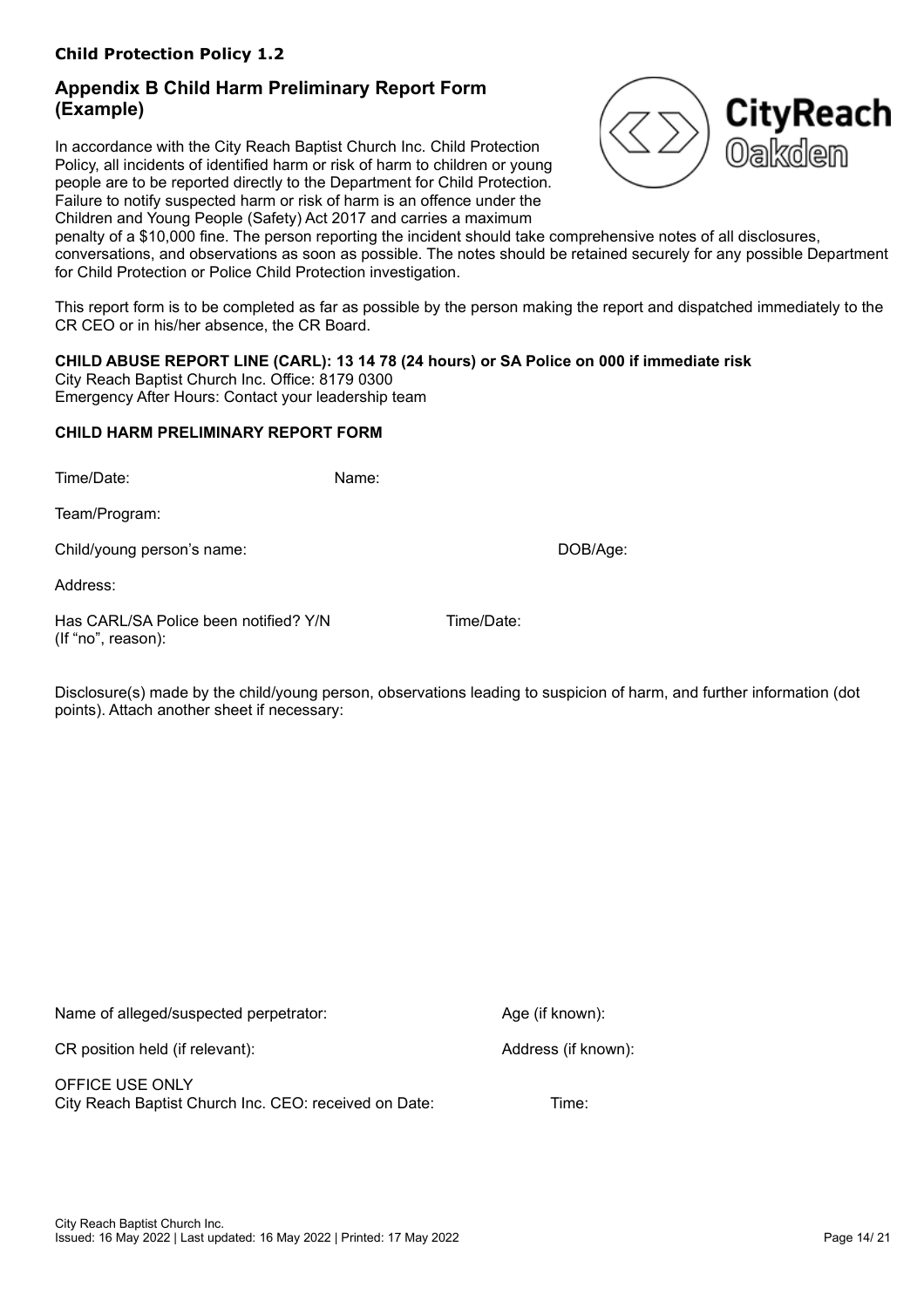# **Appendix C City Reach Baptist Church Inc. Agreement (Example)**

(Official Copy)

#### **Compliance with City Reach Baptist Church Inc. Code of Conduct for Children/Youth Workers (Paid, voluntary, full time or part time)**



All those engaged as children or youth leaders or workers or agencies of the City Reach Baptist Church Inc. are expected to have read and understood the Code of Conduct and are expected to comply with that code throughout their ministry. It is a condition of commendation for ministry that children and youth leaders/workers complete and sign this agreement every two years.

| Has there ever been any sexual misconduct alleged against you by any person?                                                                                                             | Yes  | No   |
|------------------------------------------------------------------------------------------------------------------------------------------------------------------------------------------|------|------|
| Has there ever been any dishonest or illegal conduct alleged against you by any person?                                                                                                  | Yes. | - No |
| Has there ever been any violence or physical abuse alleged against you by any person?                                                                                                    | Yes  | No   |
| Have you any prior convictions, cautions or excessive driving offences?                                                                                                                  | Yes  | No   |
| Is there any other matter of concern that you should declare, which may affect your suitability to be<br>commended as a suitable person for ministry with City Reach Baptist Church Inc? | Yes. | No   |
| If yes to any of the above, provide brief<br>$details$                                                                                                                                   |      |      |
| (Attach additional information)                                                                                                                                                          |      |      |

I (Full name)

of

declare that all information submitted by me in this statement is true, to the best of my knowledge. I understand that any significant misstatement in, or omission from, this application or attached documentation may be cause for me not being commended for any position (paid or voluntary) within City Reach Baptist Church Inc.

I further declare that while being employed/engaged as a volunteer/leader or worker within the terms of the Code of Conduct, and Child Protection Policy, I have read and do hereby accept the procedures set out herein. In the event that a complaint is laid against me, I give consent to these procedures being followed. I will cooperate with any investigation that is set up by the CEO of City Reach Baptist Church Inc. in accordance with this document. I will attend and take part in an education process intended to promote these guidelines.

| Date |  |
|------|--|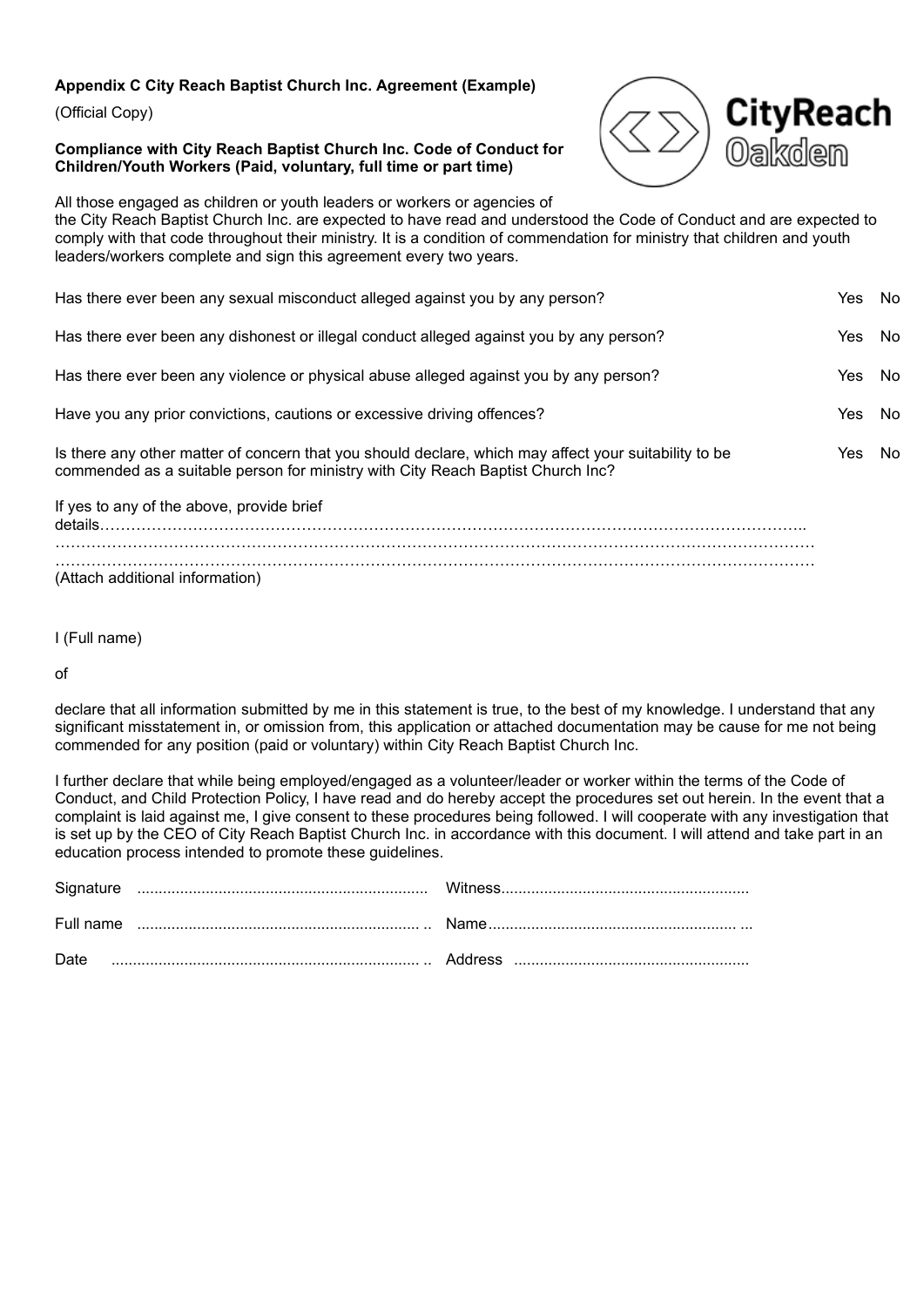# **Appendix D City Reach Baptist Church Inc. Agreement (Example)**

(Personal Copy)

#### **Compliance with City Reach Baptist Church Inc. Code of Conduct for Children/Youth Workers (Paid, voluntary, full time or part time)**



All those engaged as children or youth leaders or workers or agencies of the City Reach Baptist Church Inc. are expected to have read and understood the Code of Conduct and are expected to comply with that code throughout their ministry. It is a condition of commendation for ministry that children and youth leaders/workers complete and sign this agreement every two years.

| Has there ever been any sexual misconduct alleged against you by any person?                                                                                                             | Yes  | - No |
|------------------------------------------------------------------------------------------------------------------------------------------------------------------------------------------|------|------|
| Has there ever been any dishonest or illegal conduct alleged against you by any person?                                                                                                  | Yes  | - No |
| Has there ever been any violence or physical abuse alleged against you by any person?                                                                                                    | Yes  | - No |
| Have you any prior convictions, cautions or excessive driving offences?                                                                                                                  | Yes. | - No |
| Is there any other matter of concern that you should declare, which may affect your suitability to be<br>commended as a suitable person for ministry with City Reach Baptist Church Inc? | Yes. | No   |
| If yes to any of the above, provide brief                                                                                                                                                |      |      |

details……………………………………………………………………………………………………………………….. ………………………………………………………………………………………………………………………………… ………………………………………………………………………………………………………………………………… (Attach additional information)

I (Full name)

of

declare that all information submitted by me in this statement is true, to the best of my knowledge. I understand that any significant misstatement in, or omission from, this application or attached documentation may be cause for me not being commended for any position (paid or voluntary) within City Reach Baptist Church Inc.

I further declare that while being employed/engaged as a volunteer/leader or worker within the terms of the Code of Conduct, and Child Protection Policy, I have read and do hereby accept the procedures set out herein. In the event that a complaint is laid against me, I give consent to these procedures being followed. I will cooperate with any investigation that is set up by the CEO of City Reach Baptist Church Inc. in accordance with this document. I will attend and take part in an education process intended to promote these guidelines.

| Date |  |
|------|--|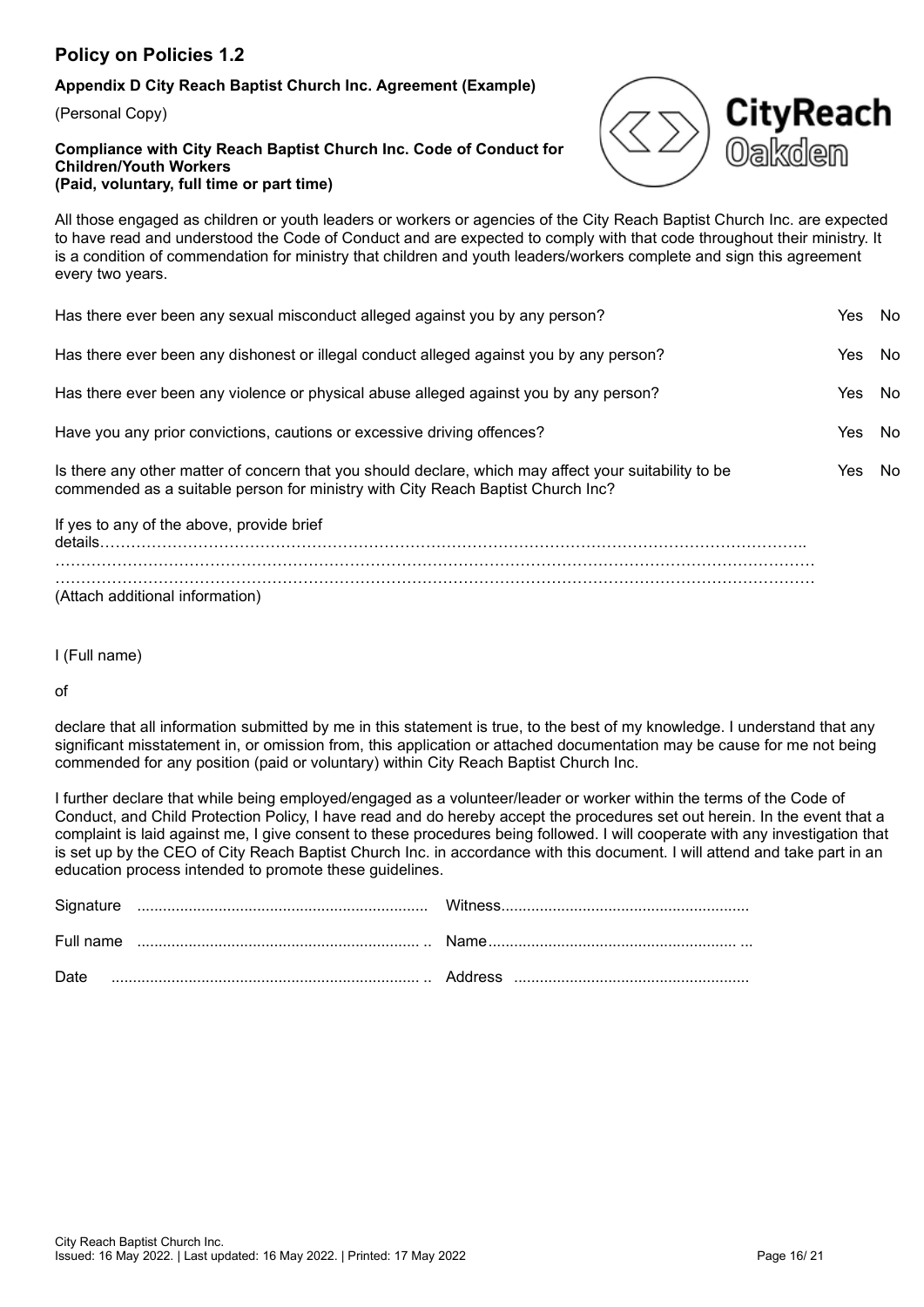# **Appendix E Working with Children Check Register (Example)**

| Name                                                         |  |  |  |  |
|--------------------------------------------------------------|--|--|--|--|
| Position                                                     |  |  |  |  |
| <b>MWCC</b><br><b>SRN</b><br><b>Number</b>                   |  |  |  |  |
| <b>MWCC</b><br>Date of<br>Expiry                             |  |  |  |  |
| WWCC Status<br>prohibited<br>i.e. not                        |  |  |  |  |
| screening<br>sighted<br>Date                                 |  |  |  |  |
| screening issued)<br>(5 years after<br>Date Renewal Due      |  |  |  |  |
| <b>Completed</b><br><b>Protection Training</b><br>Date Child |  |  |  |  |
| Due<br>Renewal<br>Date                                       |  |  |  |  |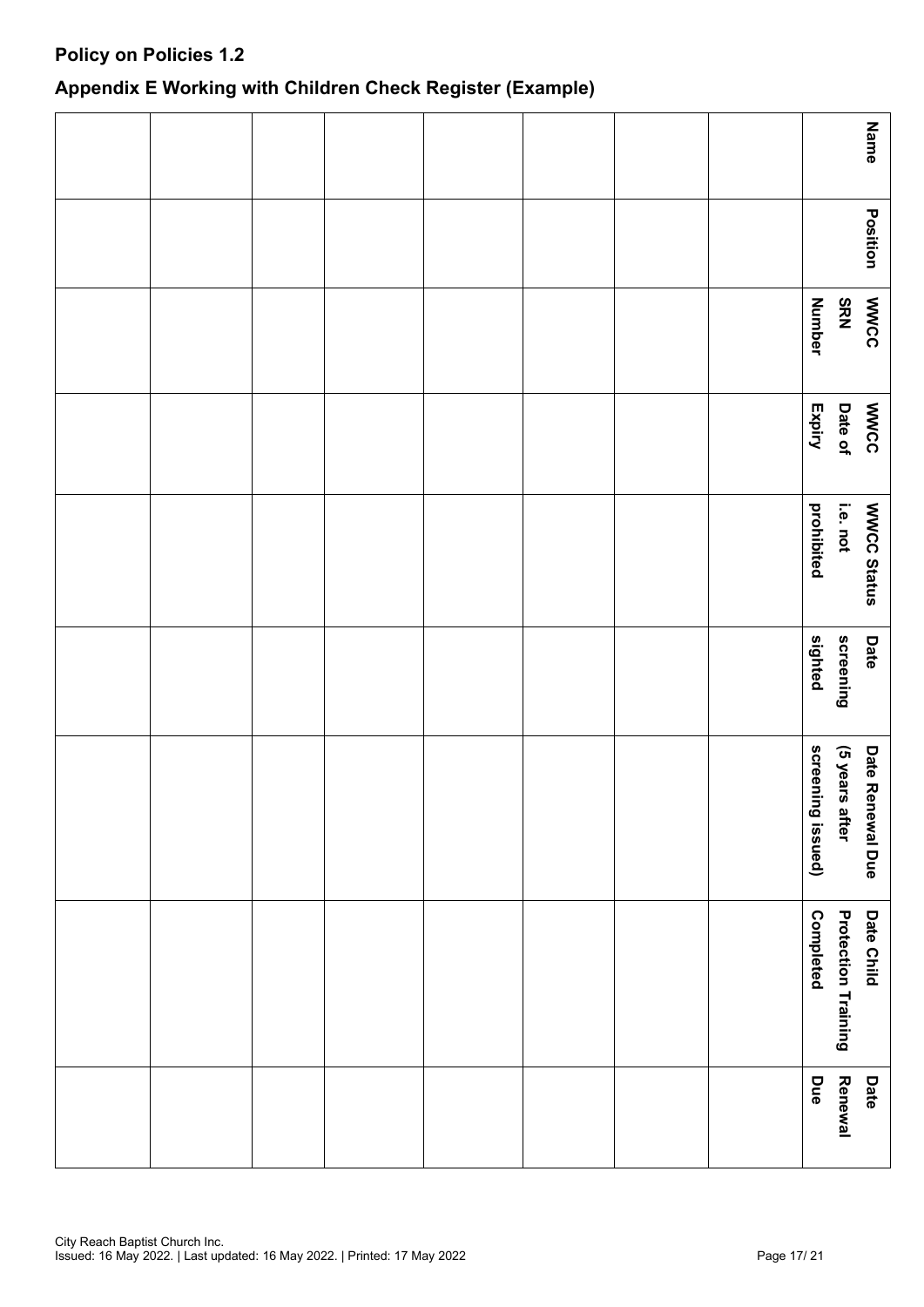# **Appendix F Contractors**

CR employs various contractors from time to time and expects them to comply with all relevant legislation.

Contractors determined by the CR CEO to be likely to come into direct contact with children and young people will be required to provide a valid, not prohibited Working with Children Check.

If the contractor is involved in child-related work the contractor is required to provide evidence of suitable child safe environment training sourced through a government accredited "Safe Environments: Through Their Eyes" trainer and/or Child Protection Solutions Australia customized training or similar qualified child protection/child safe training specialists.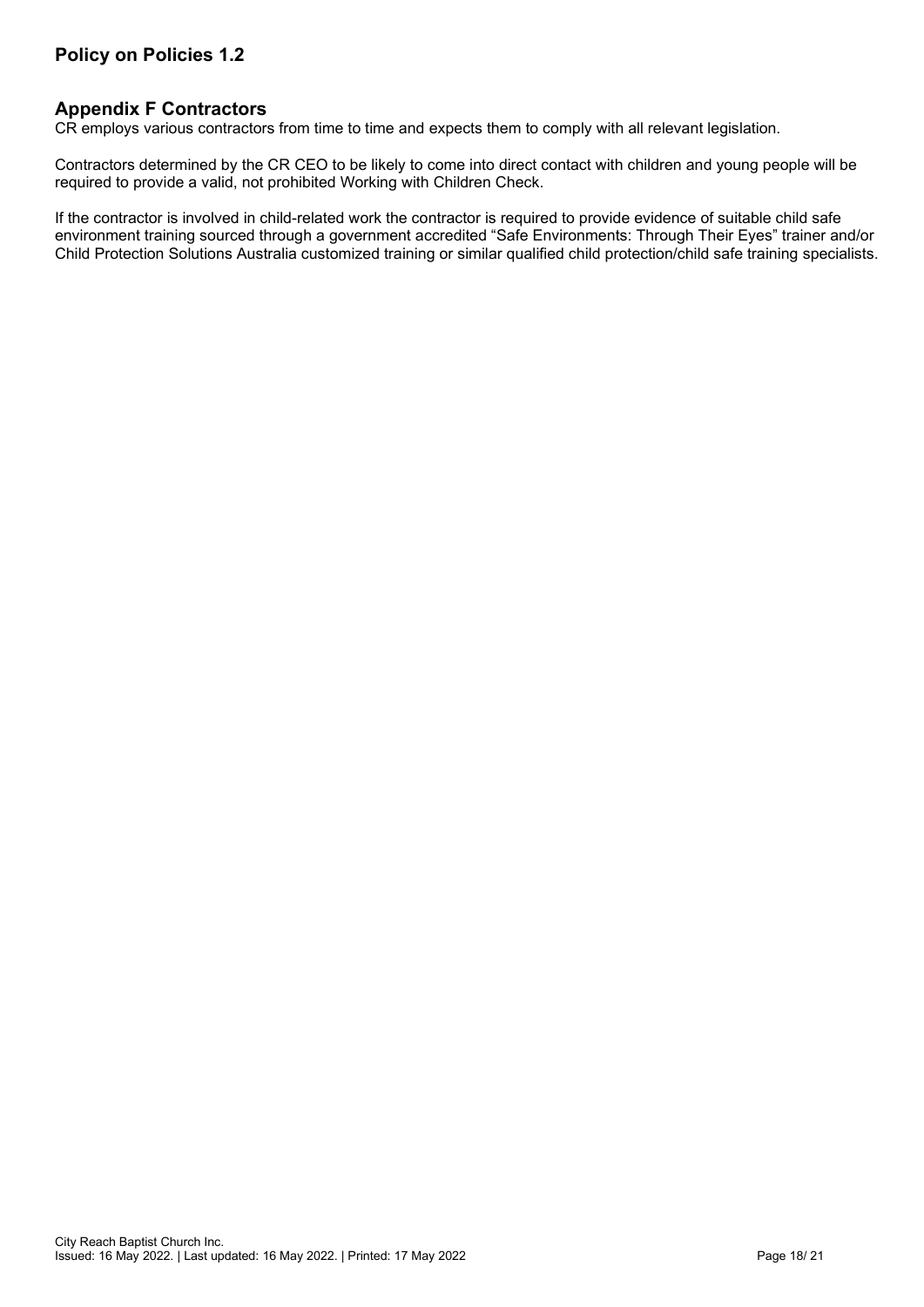# **Appendix G Acknowledgements & Disclaimer**

These policies have been modified from those originally developed for Encounter Youth by Child Protection Solutions (CPS), Child protection consultants based in Adelaide, South Australia. They have therefore in part originated from the CPS extensive database of previously developed policies. It is important from a legal and moral perspective to acknowledge a range of organisational policies that have been studied and referred to in part, in order to ensure the highest quality and up to date documents.

CPS has given permission to other Christian based organisations (therefore including City Reach Baptist Church Inc.) to refer to, and include components of CPS policies, however, stress the importance for organisations/churches to engage professional consultants to examine and research the specific needs organisations/churches, and develop policies that meet the unique needs of each and every organisation/church. City Reach Baptist Church inc. has sought professional assistance in the modification of CPS original policies to our specific instances of working with children.

#### PLEASE NOTE:

Individuals who agree to the guidelines, do so accepting the spirit in which the policy is written, and the "intent" to create and maintain a safe environment.

Where a process may not work due to the dynamics of a particular situation, the intent must not be to ignore it but develop and Implement a policy and process that address the issue in such a way that it becomes an accountable and viable process.

# **IN THEIR DEVELOPMENT OF POLICIES FOR ENCOUNTER YOUTH, SOUTH AUSTRALIA CPS ACKNOWLEDGED:**

*CPS consultants Baptist Churches of South Australia/South Australian Baptist Union – Previous policies Claire Lunnay-Clinical Psychologist Port Moresby/Lae City Missions, PNG Scouting Australia CACET Global*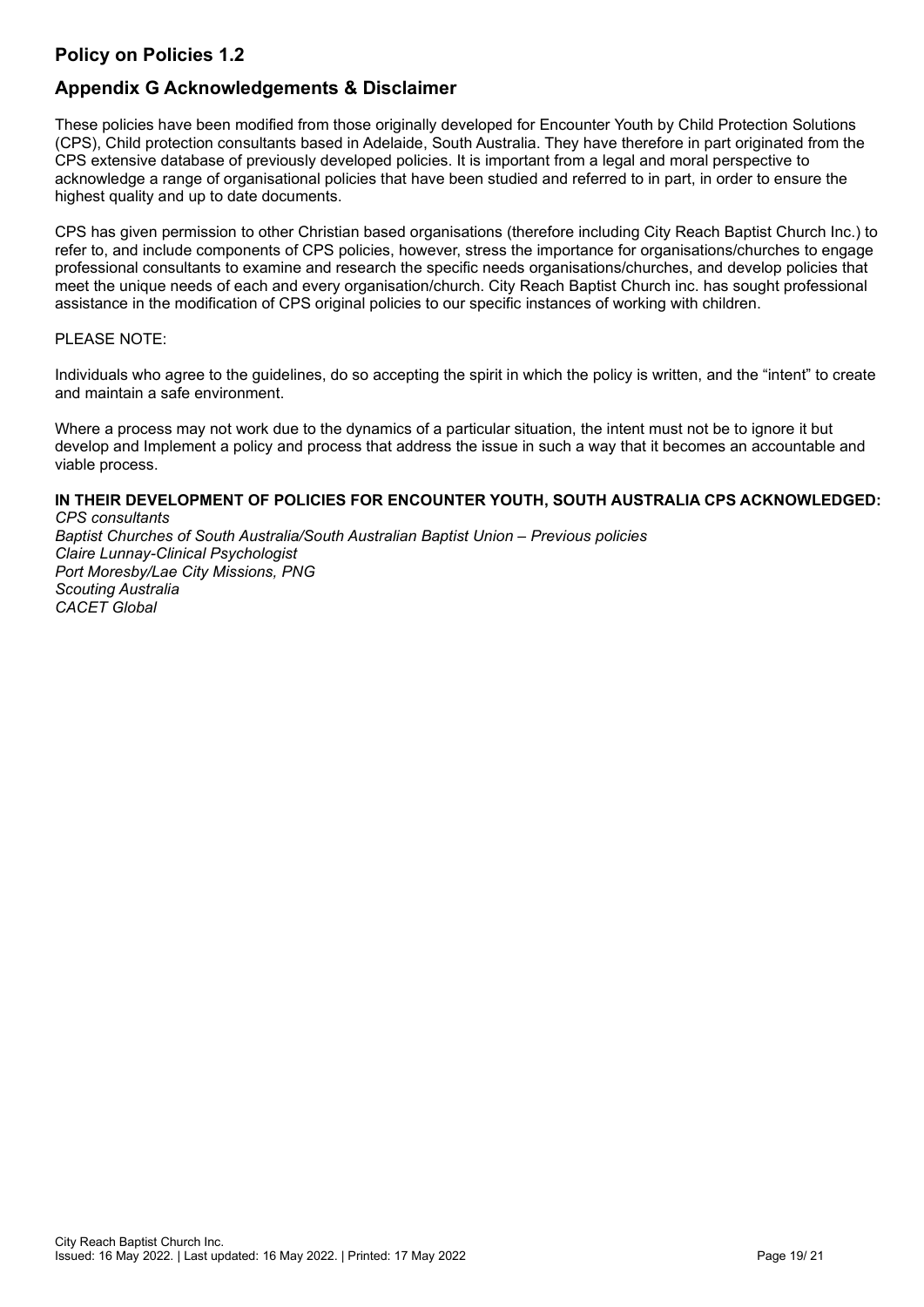# **Appendix H CHILD PROTECTION CODE OF CONDUCT**

# **Introduction**

The City Reach Baptist Church Inc. Child Protection Code of Conduct applies to all management and workers (paid or voluntary) staff members, volunteers and contractors within the Scope of the Child Protection Policy. Its purpose is to set out the standards of conduct and behaviour expected by City Reach Baptist Church Inc. in order to protect children/young people.

#### **General obligations**

I agree and understand that these obligations apply:

while I am working for City Reach Baptist Church Inc. or engaged in activities funded by City Reach Baptist Church Inc. or when publicly displaying a connection to City Reach Baptist Church Inc. (for example, wearing a t-shirt);

#### I WILL:

- treat children/young people with respect regardless of race, colour, sex, language, religion, political or other opinion, national, ethnic or social origin, property, disability, birth or other status;
- not use language or behaviour towards children that is inappropriate, harassing, abusive, sexually provocative, demeaning or culturally inappropriate;
- not engage a child/young person in any form of unlawful sexual activity or acts, including paying for sexual services or acts;
- ensure wherever possible, that another adult is present when working in the proximity of children/young people;
- not spend time alone with children/young people who are unrelated to me outside work hours unless I live and work in the same community and come together with those children in the context of my family, social and community life. In this situation, I will continue to be a positive role model and mentor for those children/young people and not discuss private/confidential information concerning them;
- use any computers, mobile phones, video and digital cameras or social media appropriately, and never to exploit or harass children/young people or to access child exploitation material through any medium (see also 'Filming and photographing children/young people and use of children's images for work related purposes', below);
- not use physical punishment on children/young people or place them at significant risk of injury;
- immediately report concerns or allegations of harm or risk of harm to young people in accordance with the CR Child Protection Policy or this Code of Conduct and any relevant legislative reporting requirements and;
- immediately disclose all charges, convictions and outcomes of an offence, which occurred before or occurs during my association with CR that relate to child exploitation or abuse.

# **Filming and photographing children and use of children's images for work related purposes**

I further agree that, while working with CR or engaged in CR activities, and when photographing or filming a child/young person or using children's images for work-related purposes, I must:

- before photographing or filming a child/young person, assess an d endeavour to comply with local traditions or restrictions for reproducing personal images;
- before photographing or filming a child/young person, obtain informed consent from the child/young person and a parent or guardian of the child/young person in writing and provide them with a verbal briefing about where and how the photograph or film will be used;
- ensure photographs, films, videos and DVDs present children/young people in a dignified and respectful manner and not in a vulnerable or submissive manner. Children/young people should be adequately clothed and not in poses that could be seen as sexually suggestive;
- ensure images are honest representations of the context and the facts; and
- ensure the file labels, meta data or text descriptions do not reveal identifying information about a child/young person when sending images electronically or publishing images in any form.

# **Acknowledgements**

I understand that the onus is on me, as a person associated with CR, to use common sense and avoid actions or behaviours that could be construed as harm or risk of harm to children and young people .